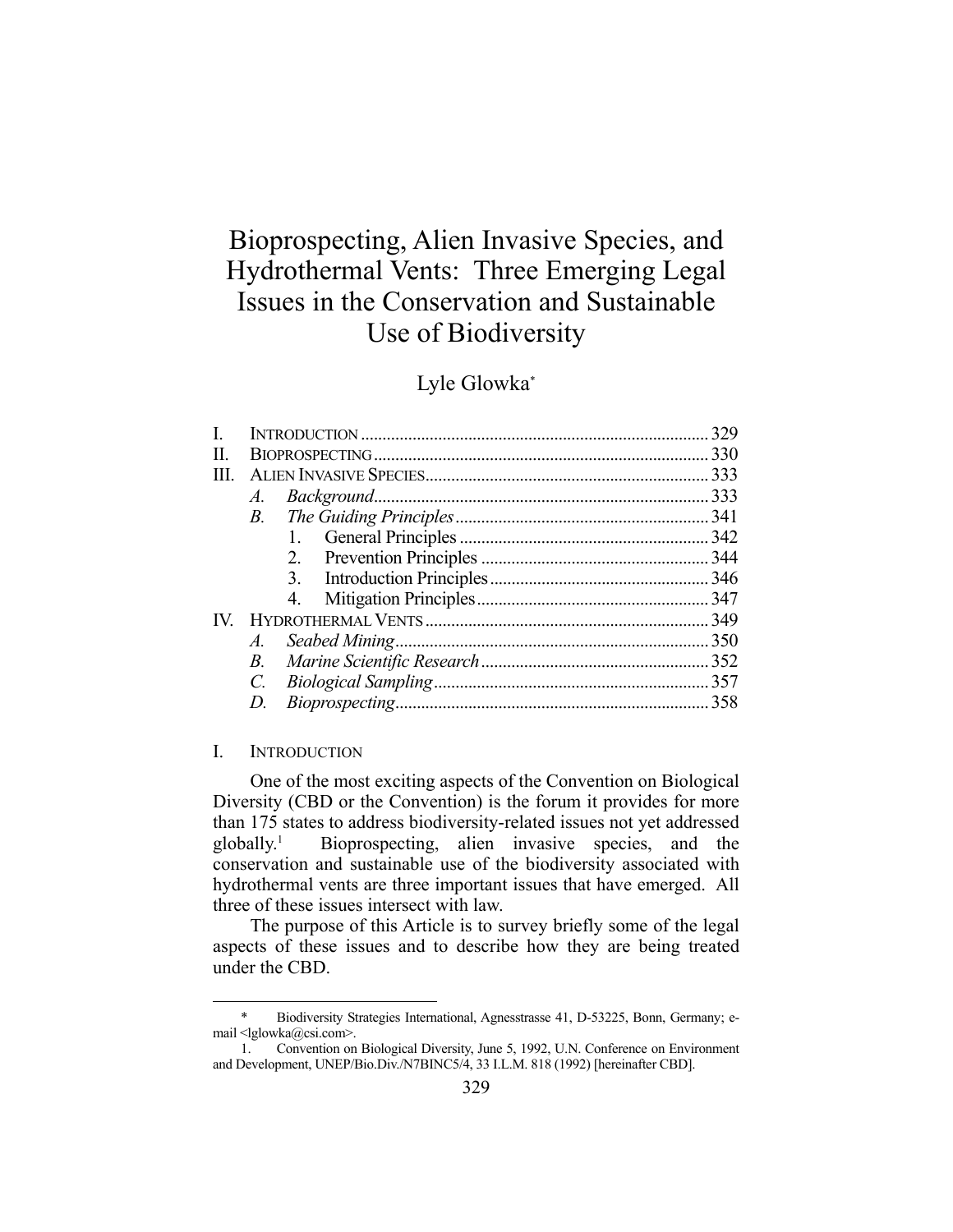#### II. BIOPROSPECTING**<sup>2</sup>**

 One objective of the CBD is the fair and equitable sharing of benefits derived from the utilization of genetic resources; it is the conceptual basis for a number of CBD articles, notably Article 15 (Access to Genetic Resources), Article 16 (Access to and Transfer of Technology) and Article 19 (Handling of Biotechnology and Distribution of its Benefits).<sup>3</sup> These articles seek to establish a new relationship between CBD contracting parties (CPs) that provide genetic resources and the CPs within which genetic resources are used.4

 Article 15 applies to all plant, animal, and microbial genetic resources.5 It is premised on three fundamental principles: (1) sovereignty over genetic resources, (2) reaching mutually agreed terms (MATs), and (3) prior informed consent  $(PIC)$ .<sup>6</sup> These principles provide the international legal basis for a *quid pro quo* between CBD CPs: access to genetic resources in exchange for a fair and equitable share in the benefits derived from their use.<sup>7</sup> Both international and national law are key tools in achieving this goal.

 Almost all countries in the world have laws related to access to biological resources. These laws typically focus on research, collection, or exportation. A key issue is whether they can be used to ensure benefit sharing for the use of genetic resources embodied in the biological resources. States have always had the right to capture the benefits derived from genetic resources, but usually did not seek to do so. The CBD formalized the possibilities, both politically and legally.

 Almost seven years into the Convention's implementation, fifteen states or state provinces are regulating access to ensure benefit

 <sup>2.</sup> *See generally* WALTER V. REID ET AL., BIODIVERSITY PROSPECTING: USING GENETIC RESOURCES FOR SUSTAINABLE DEVELOPMENT (1993). Biodiversity prospecting is defined as "the exploration of biodiversity for commercially valuable genetic and biochemical resources." *Id.* at 1.

 <sup>3.</sup> *See* CBD, *supra* note 1, arts. 15, 16, 19.

 <sup>4.</sup> *See generally* LYLE GLOWKA, A GUIDE TO DESIGNING LEGAL FRAMEWORKS TO DETERMINE ACCESS TO GENETIC RESOURCES (1998).

 <sup>5.</sup> *See* CBD, *supra* note 1, art. 15.

 <sup>6.</sup> *See id.* art. 15(1), (4)-(5).

 <sup>7.</sup> *See generally* GLOWKA, *supra* note 4.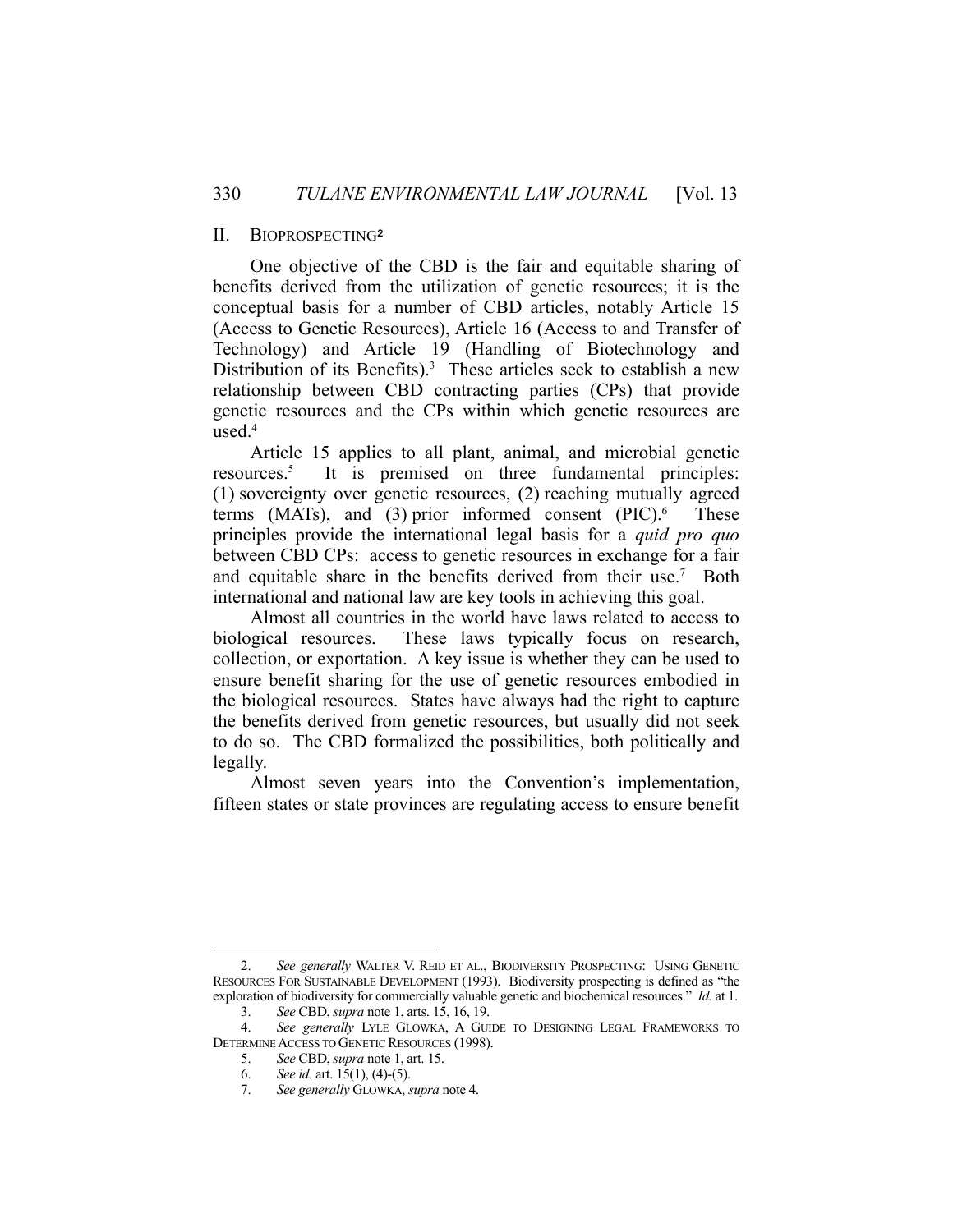sharing.<sup>8</sup> At least another thirty-five states or provinces are planning to regulate access to ensure benefit sharing.<sup>9</sup>

 The emerging legal frameworks to determine access to genetic resources are evidence that the principles of the CBD are actually being implemented. A disturbing trend, however, is materializing. Some states, developing countries in particular, are rushing to draft and enact legislation. In many cases the issue is not examined carefully and fundamental guiding principles that strive for regulatory simplicity and clarity are typically violated.<sup>10</sup>

 Lawyers are often asked to draft access laws without the benefit of a multi-stakeholder policy planning process to guide the drafting exercise.11 The result is ill-formed laws whose transaction costs perversely hinder scientific research and drive bioprospectors away. States often fail to realize that the goal is to control access to ensure benefit sharing, not merely to control access per se.

 Many laws are defensive reactions to a political, industrial, and scientific climate that places the entire burden of ensuring benefits on the country providing the genetic resources.<sup>12</sup> Providing countries are justifiably suspicious of those seeking access to their genetic resources. These countries are concerned about biopiracy: the removal and subsequent use of genetic resources without prior informed consent. This, however, is not a reason to avoid planning.

 <sup>8.</sup> The regions, states, or provinces currently regulating access to genetic resources to ensure benefit sharing include: the Andean Pact (Bolivia, Colombia, Ecuador, Peru, Venezuela), Australia (the Western State of Australia and the State of Queensland), Brazil (the States of Acre and Amapa) Cameroon, Costa Rica, the Republic of Korea, Malaysia (the State of Sarawak), Mexico, and the Philippines.

 <sup>9.</sup> Those regions, states, or provinces planning to regulate access to genetic resources to ensure benefit-sharing include: ASEAN, Australia (the Commonwealth), Brazil (the State of Sao Paulo), Cote d' Ivoire, Cuba, Ethiopia, Eritrea, Fiji, the Gambia, Guatemala, India, Indonesia, Kenya, Lao PDR, Lesotho, Malawi, Malaysia (and the State of Sabah), Mozambique, Namibia, Nicaragua, Nigeria, the Organization of African Unity, Pakistan Papua New Guinea, Samoa, the Seychelles, the Solomon Islands, South Africa, Tanzania, Thailand, Uganda, the United States of America (within Yellowstone National Park and other national parks), Vanuatu, Vietnam, and Yemen. Belize, China, El Salvador, Ghana, Hungary, Panama, the Russian Federation, and Zimbabwe may also be planning to regulate access to genetic resources.

 <sup>10.</sup> *See* LYLE GLOWKA ET AL., WORLD CONSERVATION UNION (IUCN), A GUIDE TO THE CONVENTION ON BIOLOGICAL DIVERSITY (IUCN Environmental Policy and Law Paper No. 30, 1994) [hereinafter GLOWKA ET AL., A GUIDE TO THE CONVENTION ON BIOLOGICAL DIVERSITY]; Lyle Glowka, *The Next Rosy Periwinkle Won't Be Free: Emerging Legislative Frameworks to Implement Article 15*, 27 ENVTL. POL'Y & L. 441 (1997) [hereinafter Glowka, *The Next Rosy Periwinkle*].

 <sup>11.</sup> It is a well established principle in modern conservation circles that key stakeholders must be involved in any drafting process whose result may have an impact upon their activities.

 <sup>12.</sup> *See* Glowka, *The Next Rosy Periwinkle*, *supra* note 10, at 458.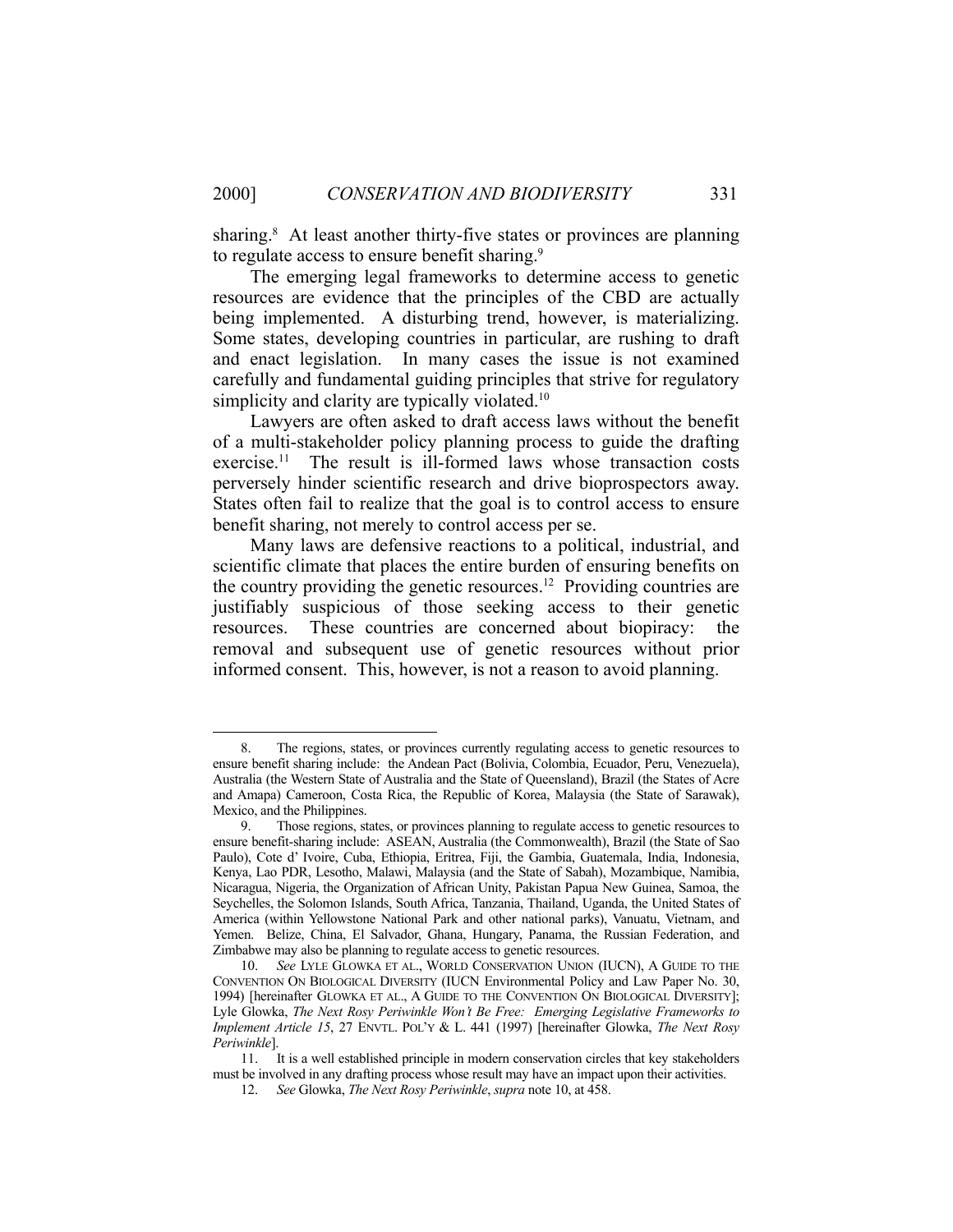If a law is too cumbersome, genetic resources will not be sought. There will be no chance to derive benefits, and opportunities will be lost. The issue is how best to balance control of physical access to genetic resources with the need to ensure benefit sharing.

 One important aspect is simply to get providing countries to plan better. Capacity building is key. Another important aspect is to shift part of the burden from providers to users and their governments to ensure benefit sharing.<sup>13</sup> This would create a basis for establishing a climate of goodwill between genetic resource providers and users, which could transcend the suspicions of biopiracy upon which many laws are premised. The result would be beneficial for both developed and developing countries.14

The legal basis for shifting the burden is CBD Article  $15(7)$ .<sup>15</sup> Each CBD CP is to take legislative, administrative, or policy measures which aim to achieve fair and equitable benefit sharing.<sup>16</sup> Article 15(7) indicates that, as a user of genetic resources, a CP is obliged to take action aimed at fair and equitable benefit sharing.<sup>17</sup>

 A continuum of measures by government and the private and professional sectors can be envisioned. Government activities could include the adjustment of intellectual property regimes to require the country of origin to be identified. PIC could be confirmed as a condition of the application process for a patent.<sup>18</sup> Incentive measures could be created to encourage industry to secure PIC and share benefits.

 Private and professional sector initiatives might include establishing codes of conduct or defining best practices. Independent systems to certify the legality and fairness of genetic resource transactions could also be considered.

 The CBD Conference of the Parties (COP) will be looking more closely at both sides of the genetic resource transaction at its fifth and sixth meetings in 2000 and 2002.<sup>19</sup> At its fourth meeting in Bratislava in 1998, the CBD COP created an expert panel on access and benefit

 <sup>13.</sup> *See id.*

 <sup>14.</sup> *See* Lyle Glowka, *Letter to the Editor*, INT'L HERALD TRIB., Dec. 2, 1999, *responding to* A. Pollack, *Developing Nations Seek Biotech Payback*, INT'L HERALD TRIB., Nov. 27-28, 1999.

 <sup>15.</sup> *See* CBD, *supra* note 1, art. 15, (7).

 <sup>16.</sup> *See id.*

 <sup>17.</sup> *See id.*

 <sup>18.</sup> *See* Frederic Hendrickx et al., *The Convention on Biological Diversity—Access to Genetic Resources: A Legal Analysis*, 23 ENVTL. POL'Y & L. 250 (1993).

 <sup>19.</sup> *See* CBD, *Clearing-House Mechanism, List of CBD Meetings* (visited June 10, 2000) <http://www.biodiv.org/conv/meetings.html>.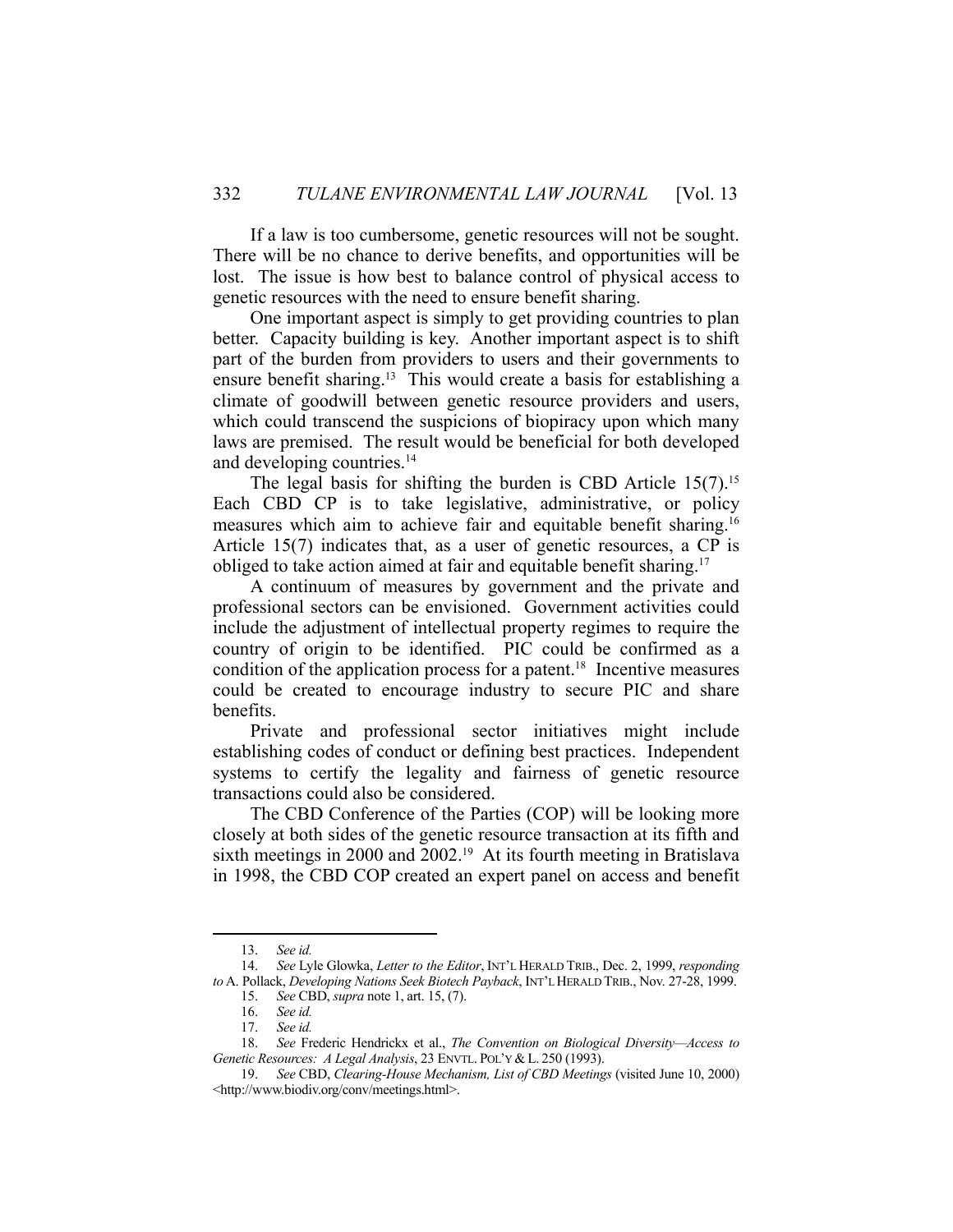sharing.<sup>20</sup> This panel was charged with developing a common understanding of basic concepts and directed to explore all options for access and benefit sharing, including guiding principles, guidelines and codes of best practice.<sup>21</sup>

 For the first time under the CBD, the panel addressed the user side of the transaction.<sup>22</sup> The panel concluded, "The degree of legislative simplicity in countries providing genetic resources will increase to the extent that countries and organizations receiving genetic resources take . . . measures to offer security to providers ...."<sup>23</sup> It suggested that the CBD COP consider developing international guidelines or principles for such measures.<sup>24</sup> The panel also stated, "Guidelines establishing standards for both providers and users of genetic resources . . . and voluntary industry measures and guidelines could also assist Parties to supplement access legislation and support fair and equitable partnerships."25

 Six years into the implementation of CBD Article 15, the principle of access to genetic resources in exchange for benefit sharing has yet to produce many tangible benefits for states providing genetic resources. However, it is only a matter of time until this occurs. In the interim, the challenge will be to sustain the momentum generated by states providing genetic resources, by helping them to move beyond the first generation of laws, while balancing their efforts with user-based measures and initiatives. This will help to lower perverse access barriers and provide more possibilities for benefit sharing in the future.

#### III. ALIEN INVASIVE SPECIES<sup>26</sup>

#### *A. Background*

 For many years conservation biology circles have been dominated by horror stories about the threats to biological diversity posed by alien invasive species. The legal and institutional

 <sup>20.</sup> *See Conference of the Parties to the Convention on Biological Diversity, Access and Benefit-Sharing*, U.N. Environment Programme, 5th mtg., Decision IV/8, U.N. Doc. UNEP/CBD/COP/4/27 (1999).

 <sup>21.</sup> *See id.*

 <sup>22.</sup> *See Conference of the Parties to the Convention on Biological Diversity, Report of the Panel of Experts on Access and Benefit-Sharing*, U.N. Environment Programme, 5th mtg., U.N. Doc. UNEP/CBD/COP/5/8 (1999).

 <sup>23.</sup> *Id.* at 17, para. 94.

See id.

 <sup>25.</sup> *Id.* at 19, para. 103.

 <sup>26.</sup> *See generally* Lyle Glowka, *Take Me to Your Lawyer: Law, Institutions and Invasive Species*, *in* 3 WORLD CONSERVATION (1998).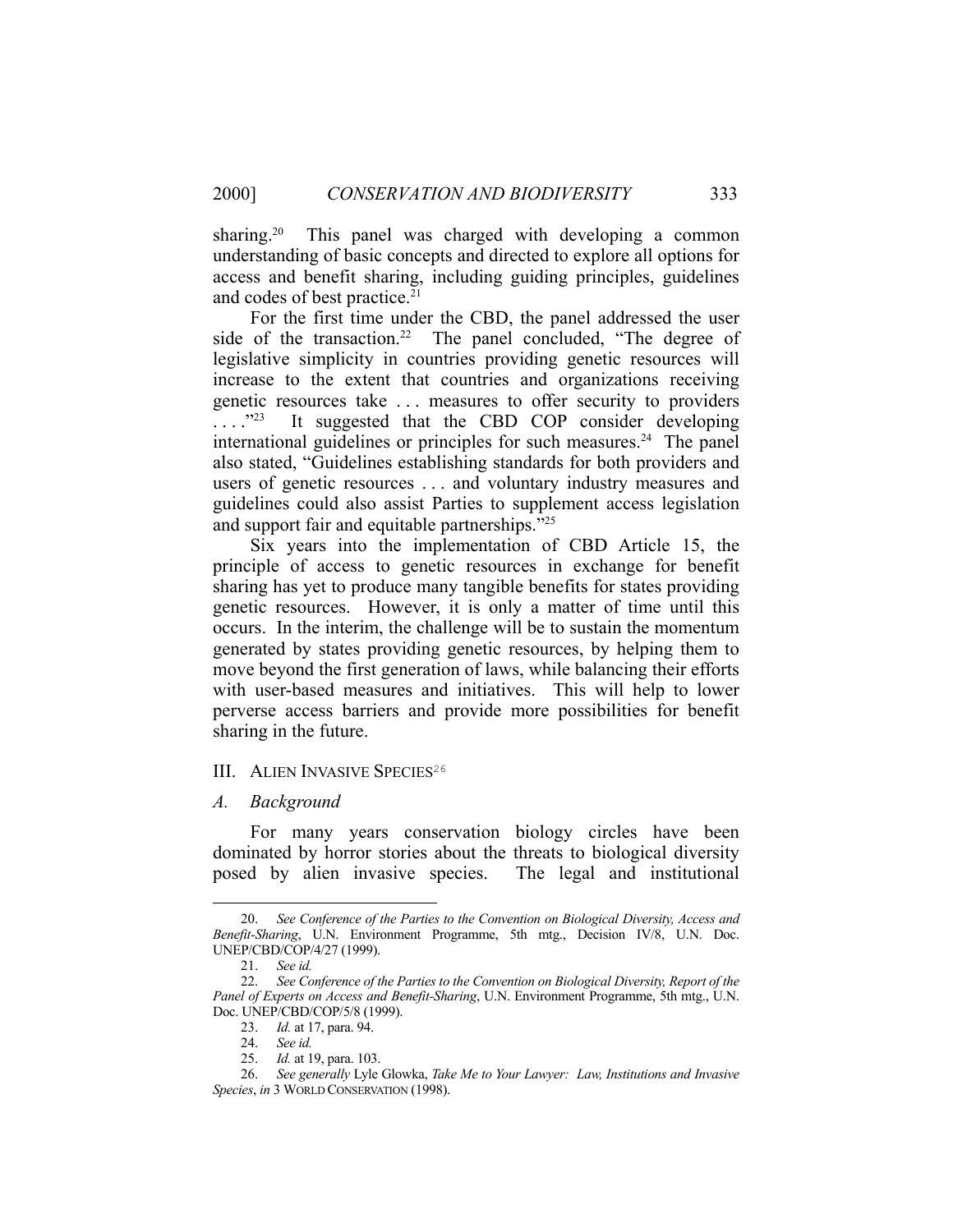dimensions of the problem have received little attention, even though environmental lawyers have some equally horrific tales to tell.

 For example, a 1995 study of European laws revealed considerable differences between countries in their legal and institutional approaches to alien species. 27 Where legislation exists, it rarely addresses intentional introductions holistically.28 In other words, the legislation does not examine all organisms and the environments into which they are likely to be introduced.

 Similarly, the study found that quarantine controls do not seek to prevent introductions in a broad ecological sense.29 Instead they are premised on narrow economic grounds primarily related to agriculture or human health.<sup>30</sup>

 The study also unearthed some other legal and institutional skeletons. For example, marine introductions and biological control agents are largely ignored, and non-native plant introductions are rarely regulated. Additionally, provisions to limit the range of or eradicate introduced species are rare. Accidental or unintentional introductions are rarely addressed. Offenses are generally considered minor despite the damage which invasive species can inflict. Finally, civil liability for deliberate or negligent introductions is rarely mentioned.

 Legal and institutional approaches to the environment, environmental protection, and natural resource production systems tend to be largely sector-oriented, making complete legal coverage and normalization on aliens difficult. Reactionary approaches are prevalent. Proactive approaches targeted at preventing introductions are rare.

 Using the European study, one can infer the state of alien species legislation worldwide: With introductions on the rise, the legal and institutional measures in many countries appear to be far from adequate.31 Furthermore, another legal study recently commissioned by the Global Invasive Species Programme (GISP) supports this view.32

 <sup>27.</sup> *See generally* Cyrille de Klemm, *Introductions of Non-native Organisms Into the Natural Environment, Report to the Group of Experts on Legal Aspects of Introduction and Reintroduction of Wildlife Species*, Council of Europe, Strasbourg (T-PVS (95) 17) (1995) (on file with author).

 <sup>28.</sup> *See id.*

 <sup>29.</sup> *See id.* See id.

 <sup>31.</sup> *See id.*

 <sup>32.</sup> *See generally* Clare Shine, *Invasive Species and Nature Conservation* (1999) (unpublished paper presented at the Workshop on Legal and Institutional Dimensions of Invasive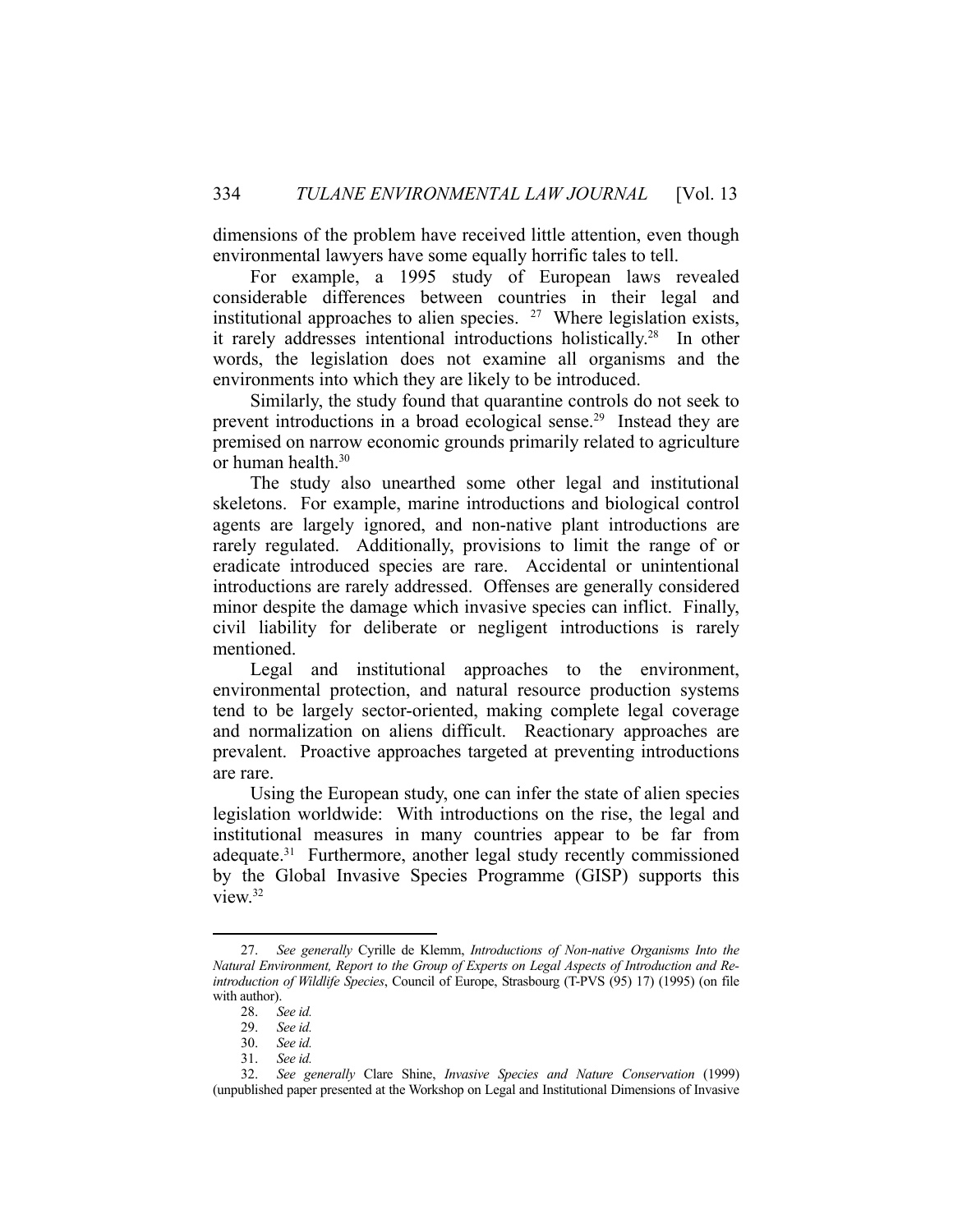The situation at the national level exists despite the entry into force of at least eighteen binding global or regional multilateral treaties and a number of nonbinding soft law instruments, such as Agenda 21.<sup>33</sup> This impressive collection of instruments demonstrates

 Global Conventions that have entered into force include: CBD, *supra* note 1; International Plant Protection Convention, 150 U.N.T.S. 67 (entered into force Apr. 3, 1952); Convention on the Conservation of Migratory Species of Wild Animals, June 23, 1979, 19 I.L.M. 15 (1980) (entered into force Nov. 1, 1983); U.N. Convention on the Law of the Sea, Dec. 10, 1982, U.N. Doc. A/CONF.62/122, 21 I.L.M. 1245, 1261 (1982) [hereinafter UNCLOS] (entered into force Nov. 16, 1994); Agreement on the Application of Sanitary and Phytosanitary Measures, Apr. 15, 1994, Marrakesh Agreement Establishing the World Trade Organization, Annex 1A, LEGAL INSTRUMENTS—RESULTS OF THE URUGUAY ROUND (1994) [hereinafter SPS Agreement].

 Conventions addressing the continent of Antarctica include: Agreed Measures for the Conservation of Antarctic Fauna and Flora, June 2-13, 1964, 17 U.S.T. 996, *amended by* Modification of the Agreed Measures Adopted Under Recommendation III-8 for the Conservation of Antarctic Fauna and Flora, Nov. 29, 1968, 24 U.S.T. 1802; Convention on the Conservation of Antarctic Marine Living Resources, May 20, 1980, 33 U.S.T. 3476, 1329 U.N.T.S. 47, 9 I.L.M. 841 (entered into force Apr. 7, 1982); Protocol to the Antarctic Treaty on Environmental Protection, Oct. 4, 1991, 30 I.L.M. 1455 (entered into force Jan. 14, 1998).

 Regional Conventions that have entered into force include: Convention Concerning Fishing in the Waters of the Danube, Jan. 29, 1958, Bulg.-Rom.-U.S.S.R.-Yugo., 339 U.N.T.S. 58; African Convention on the Conservation of Nature and Natural Resources, Sept. 15, 1968, 1001 U.N.T.S. 3; Convention on the Conservation of Nature in the South Pacific, *opened for signature* June 12, 1976, 1990 Austl. T.S. No. 41 (entered into force June 28, 1990); Convention on the Conservation of European Wildlife and Natural Habitats, Sept. 19, 1979, Europ. T.S. No. 104; 1982 Gr. Brit. T.S. No. 56 (Cmd. 8738) (1982) [hereinafter Convention on European Wildlife]; Benelux Convention on Nature Conservation and Landscape Protection, June 8, 1982 [hereinafter Benelux Convention], *reprinted in* INTERNATIONAL ENVIRONMENTAL LAW—MULTILATERAL AGREEMENTS 982 (W.E. Burhenne et al. eds., 1974); Protocol Concerning Mediterranean Specially Protected areas, Apr. 3, 1982, U.N.T.S. Reg. No. 24079; Protocol Concerning Protected Areas and Wild Fauna and Flora in the Eastern African Region, June 21, 1985, 1986 O.J. (C 253) 10; North American Free Trade Agreement, Pub. L. No. 103- 182, 107 Stat. 2057 (1993) (codified at 19 U.S.C. §§ 3301-3473 (1994)); North American Agreement on Environmental Cooperation, 32 I.L.M. 1480 (1993); Agreement on the Preparation of a Tripartite Environmental Management Programme for Lake Victoria, Nov. 30, 1993, attach. 1.2, *reprinted in* INTERNATIONAL ENVIRONMENTAL LAW—MULTILATERAL AGREEMENTS 994 (W.E. Burhenne et al. eds., 1974) [hereinafter Lake Victoria Agreement]; and Protocol Concerning Specially Protected Areas and Biological Diversity in the Mediterranean (Barcelona, 1995).

 Global Conventions that have not entered into force include the Convention on the Law of Non-Navigational Uses of International Watercourses (New York, 1997). Regional Conventions that have not entered into force include: ASEAN Agreement on the Conservation of Nature and Natural Resources (Kuala Lumpur, 1985); Protocol for the Conservation and Management of Protected Marine and Coastal Areas of the Southeast Pacific (Paipa, 1989); Protocol Concerning

Alien Species Introduction and Control: Legal Component of the SCOPE/IUCN Global Invasive Species Programme, Bonn, Germany, Dec. 10-11, 1999) (on file with author). The GISP is coordinated by the Scientific Committee on Problems of the Environment (SCOPE), the IUCN, CAB Bioscience, and the U.N. Environment Programme (UNEP). The GISP's official website is located at <http://jasper.stanford.edu/gisp/>.

 <sup>33.</sup> *See* U.N. Conference on Environment and Development, June 3-14, 1992, Agenda 21, U.N. Doc. A/CONF.151/26 (1992) [hereinafter Agenda 21]; *see also* Lyle Glowka, *Non-Indigenous Species Introductions: References in International Instruments* (1996) (unpublished chart distributed for comments at the Norway/U.N. Conference on Alien Species, July 1, 1996) (on file with author) [hereinafter *Non-Indigenous Species Introductions*].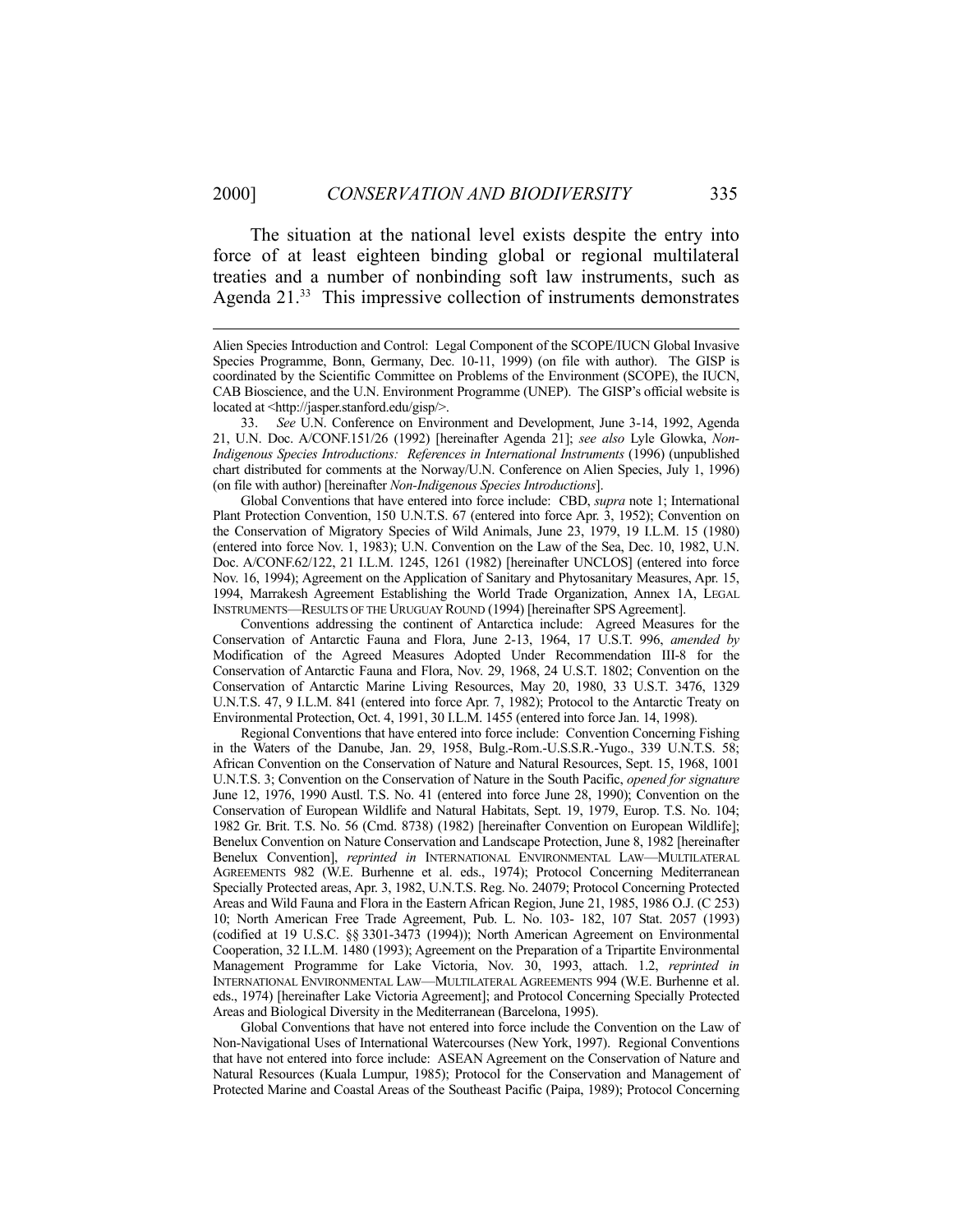that alien species introductions have been recognized by the international community as an environmental problem for many years. From the 1980s until the present, the number of citations has grown quickly. During this period, alien invasive species were beginning to be recognized as a developmental problem as well.

 Action at the international level, however, may be part of the problem. Inconsistencies in treatment and approach at the national level are as striking as those at the international level. For example, more than 180 states have undertaken obligations to implement at least one binding treaty referring to alien species. This simple statistic, however, does not illustrate the wide variety of contexts addressed by the instruments ratified: phytosanitary measures, biodiversity, birds and other migratory species, oceans, regional seas, mountainous areas, and particular river or lake systems.

 Some instruments apply broadly to introductions both inside and outside protected areas. Other instruments are limited to introductions only in protected areas, overlooking the possibility that introductions into surrounding areas will spread into protected areas.

 Consultation with neighboring states prior to the intentional introduction of an alien organism is specifically required by only one

Specially Protected Areas and Wildlife to the Convention for the Protection and Development of the Marine Environment of the Wider Caribbean Region (Kingston, 1990); Convention for the Conservation of the Biodiversity and Protection of Wildlife Areas in Central America (Managua, 1992) [hereinafter Central America Conservation Convention]; Agreement on the Preparation of a Tripartite Environmental Management Programme for Lake Victoria (Arusha, 1994); and Agreement on the Conservation of African-Eurasian Migratory Waterbirds (Hague, 1995).

Soft law instruments include: Recommendation No. R(84)14 of the Committee of Ministers to the Council of Europe Member States Concerning the Introduction of Non-Native Species (Council of Europe, 1984); Non-Legally Binding Authoritative Statement of Principles for a Global Consensus on the Management, Conservation and Sustainable Development of All Types of Forests (UNCED, 1992); Agenda 21, *supra* note 33; Guidelines for Preventing the Introduction of Unwanted Aquatic Organisms and Pathogens from Ships' Ballast Water and Sediment Discharges (International Maritime Organization (IMO), 1993); Programme of Action for the Sustainable Development of Small Island Developing States (Global Conference on the Sustainable Development of Small Islands Developing States, 1994); Code of Conduct for the Import and Release of Exotic Biological Control Agents (FAO, 1995); Code of Conduct for Responsible Fisheries (FAO, 1995); and Global Plan of Action for the Protection of the Marine Environment from Land-based Activities (UNEP, 1995).

Technical guidance documents include: IUCN, Position Statement on Translocation of Living Organisms: Introduction, Re-introductions and Re-Stocking (1987); and International Council for the Exploration of the Sea (ICES) and European Inland Fisheries Advisory Commission (EIFAC), Code of Practice on the Introductions and Transfers of Marine Organisms (1994). *See* Lyle Glowka & Cyrille de Klemm, *International Instruments, Processes, Organizations and Non-Indigenous Species Introductions: Is a Protocol to the Convention on Biological Diversity Necessary?*, *in* Invasive Species and Biodiversity Management 389 (O.T. Sandlund et al. eds., 1999); *see also* Glowka, *Non-Indigenous Species Introductions*, *supra* note 33.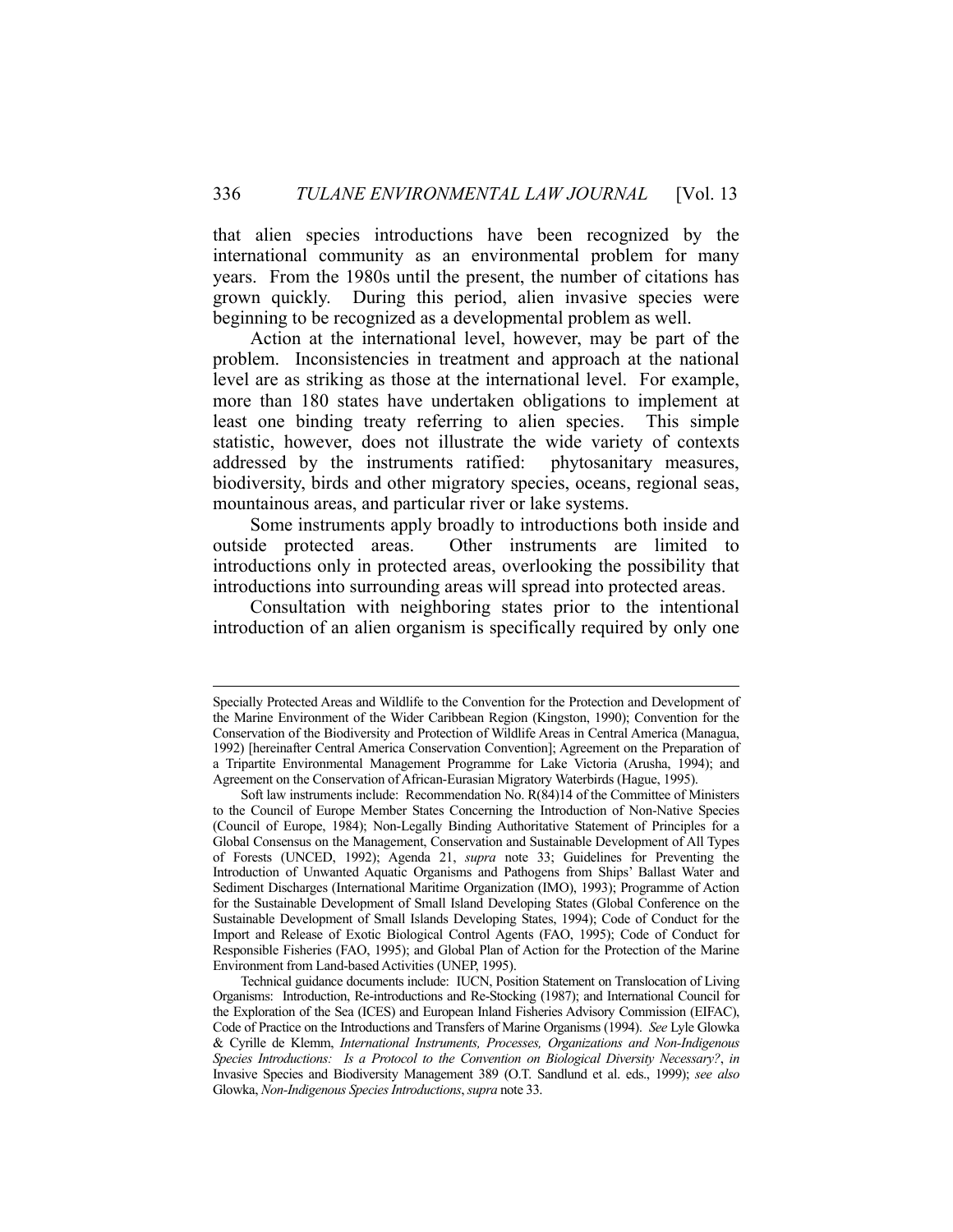instrument.<sup>34</sup> Accidental introductions are almost never expressly mentioned. Control or eradication measures are generally addressed in the global treaties, but only appear in three regional instruments.<sup>35</sup> Finally, even the most comprehensive instrument does not examine the specifics of implementation of the introduction of an alien species.

 Unfortunately, soft law does not adequately fill the gaps left by the collection of treaties. For example, the chapters of Agenda 21 inconsistently refer to "exotics," "aliens," "biological control agents," "pests," "foreign" plants and animals, "non indigenous species," and "noxious aquatic species."<sup>36</sup> The few calls for regulatory measures in Agenda 21 tend to be set out against activities which generally encourage alien species introductions such as aquaculture, afforestation and reforestation, and biological control in integrated pest management. This implicitly reflects a tension between biodiversity conservation, environmental protection, and human activities contributing to development.

 In 1996, legal commentators participating in the Norway/UN Conference on Alien Species in Trondheim argued that the fragmented and incomplete legal coverage addressing alien species at the global, regional, and national levels was problematic.<sup>37</sup> They signaled the need for the international community to accept and apply a minimum number of principles aimed at anticipating and repairing the damage caused by inappropriate alien species introductions.<sup>38</sup>

 Furthermore, the commentators argued that the implementation of CBD Article 8(h) was the best opportunity for developing a comprehensive global approach to alien species introductions and their eradication or control.<sup>39</sup> The CBD's global nature, the availability of financial resources through its financial mechanism, and its wide ratification would support this approach. $40$  However, they cautioned that the risk of the CBD promoting another fragmented approach was great.<sup>41</sup>

<u>.</u>

 <sup>34.</sup> *See* Benelux Convention, *supra* note 33.

 <sup>35.</sup> *See* Convention on European Wildlife, *supra* note 33; Central America Conservation Convention, *supra* note 33; Lake Victoria Agreement, *supra* note 33.

 <sup>36.</sup> *See generally* Agenda 21, *supra* note 33.

 <sup>37.</sup> *See* Glowka & de Klemm, *supra* note 33.

 <sup>38.</sup> *See id.* at 402.

 <sup>39.</sup> *See id.* at 403; CBD, *supra* note 1, art. 8(h). "Each Contracting Party shall . . . [p]revent the introduction of, control or eradicate those alien species which threaten ecosystems, habitats or species." *Id.*

 <sup>40.</sup> See Glowka & de Klemm, *supra* note 33, at 403.

 <sup>41.</sup> *See id.* at 402.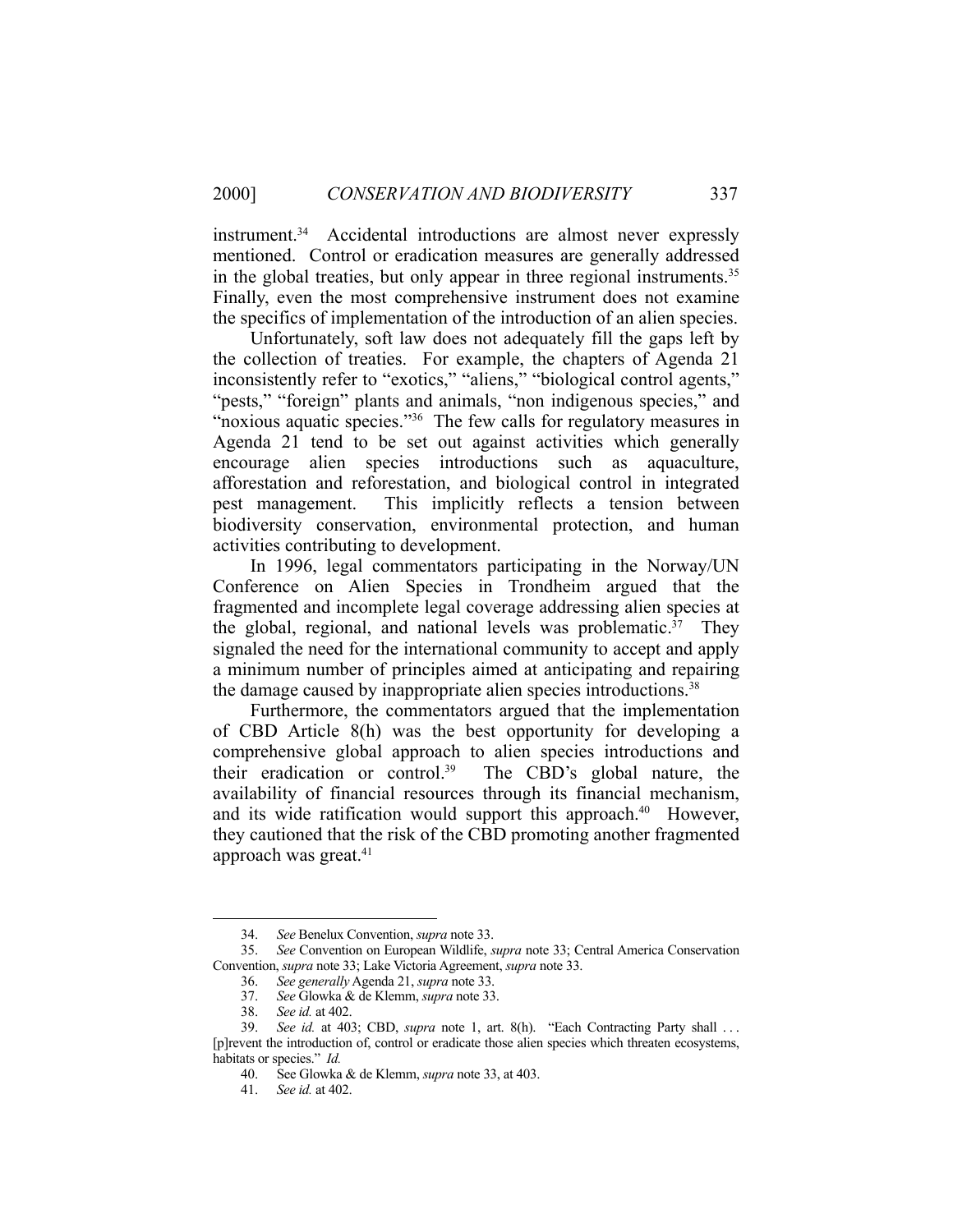For example, in 1995, the COP recognized the significance of alien species introductions as a threat to marine and coastal biodiversity by accepting the recommendations of the CBD's Subsidiary Body on Scientific, Technical and Technological Advice  $(SBSTTA).<sup>42</sup>$  However, the COP failed to make two key recommendations that would have been obvious to lawyers and economists. Individual CPs should have been directed to: (1) create legal and institutional frameworks, supplemented by the use of incentive measures, for addressing alien species introductions and their eradication or control, and (2) establish liability for damaging introductions. This oversight at such an early stage in the CBD's implementation foreshadowed the potential for other substantive oversights if alien species were addressed by the COP in other contexts.43

 It was argued that the alien species issue needed to be formally included as a stand-alone item in the CBD COP's medium-term program of work.44 This would provide the basis for the COP to prepare a minimum set of principles to guide future work on the issue. Each CP could in turn consider the principles when designing an approach to implement Article 8(h) as part of their national

<sup>&</sup>lt;u>.</u> 42. *See Report of the Second Meeting of the Conference of the Parties to the Convention on Biodiversity*, at 18, 44, U.N. Doc. UNEP/CBD/COP/2/19 (1995) [hereinafter *Report of the Second Meeting of the COP*]. In its report, the SBSTTA recommended, *inter alia*: (1) treating use of non-indigenous species in mariculture as an introduction into the wild because of the high risk of escape; (2) adhering, as a "minimum requirement," to the ICES Code and that of the International Epizootic Organization in mariculture operations; (3) undertaking rigorous preintroduction environmental impact assessment, including risk assessment, based on the precautionary principle and assessing whether post-introduction monitoring can take place; (4) undertaking post-introduction monitoring; (5) assessing and giving preference to indigenous or local species alternatives; (6) addressing the implementation of CBD Article 8(h) in a party's national plan, including implementation of international protocols and guidelines; (7) notifying neighboring states on shared watercourses prior to introduction; (8) determining whether any adverse effects can be reversed within two human generations; (9) assessing the environmental impact of canal construction which may link coastal water bodies; (10) conducting public education on the possible dangers of releasing ornamental and sport fishery species; (11) undertaking research on non-indigenous species impacts on *in-situ* conservation; (12) supplying information assessing the effectiveness of prevention, eradication, and control technologies via the CBD's Clearing-house Mechanism; (13) supporting and providing input into, as well as reviewing, IMO's work on ballast water guidelines; and (14) contacting relevant international bodies and instruments to ensure that adequate controls on alien or living modified organisms are addressed. *See Report of the First Meeting of the Subsidiary Body on Scientific, Technical and Technological Advice*, Recommendation I/8, at 36, U.N. Doc. UNEP/CBD/ COP/2/5 (1995).

 <sup>43.</sup> *See* Glowka & de Klemm, *supra* note 33, at 401.

 <sup>44.</sup> *See id.*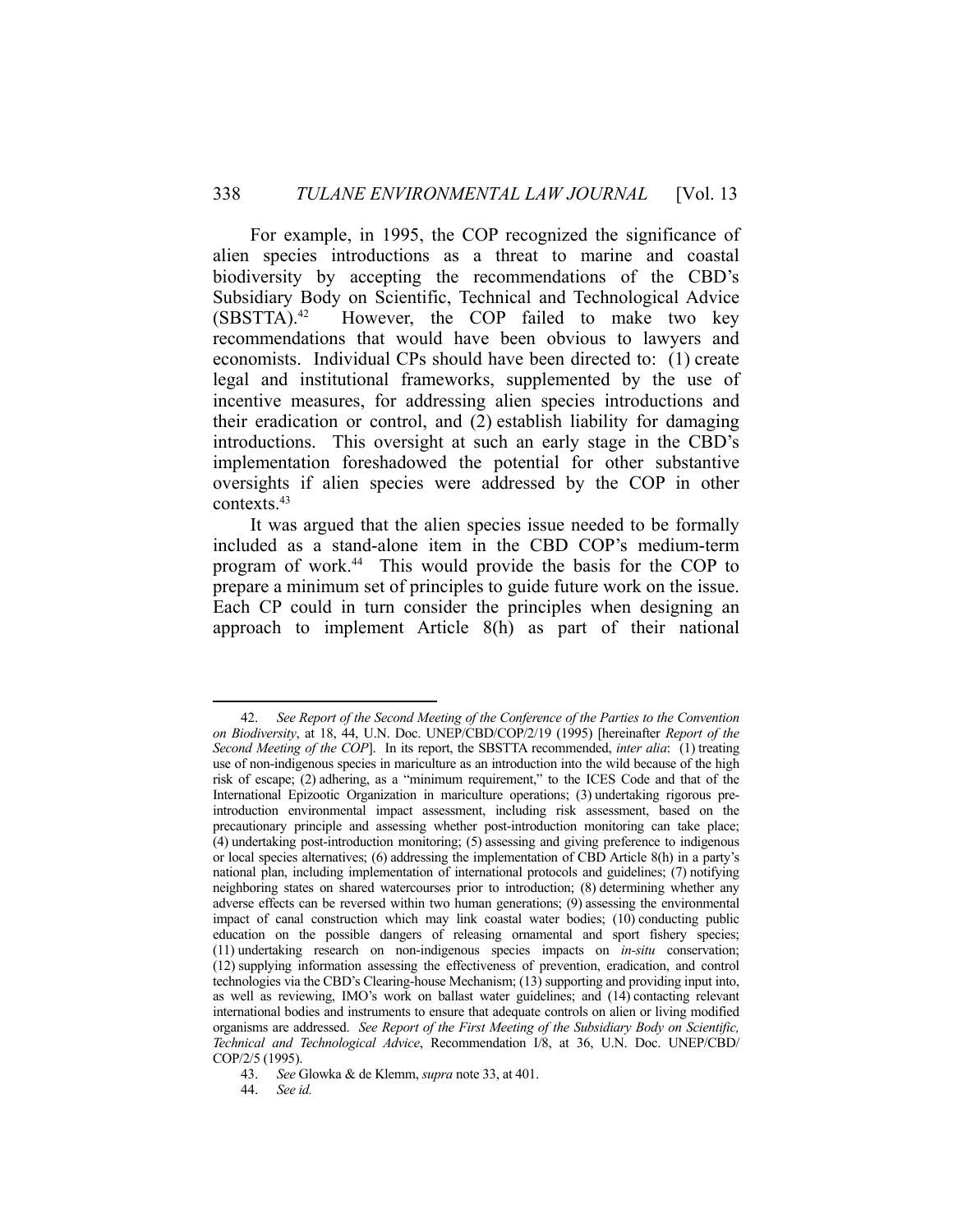1

biodiversity planning processes.<sup>45</sup> Indicative principles and criteria were suggested.<sup>46</sup> These principles could then be used as the

 <sup>45.</sup> *See* CBD, *supra* note 1, arts. 6(a), 8(h). Article 6(a) requires each CP to develop new or adopt existing national strategies, plans, or programs to conserve and sustainably use biodiversity.

 <sup>46.</sup> *See* Glowka & de Klemm, *supra* note 33, at 404-05. The principles and criteria that were suggested included: (1) acknowledging invasive non-indigenous species introductions as a threat to environment and development in all countries; (2) applying the preventative and precautionary approaches to all non-indigenous species introductions; (3) establishing the "polluter or originator pays" principle for harmful non-indigenous species introductions to internalize externalities; (4) establishing clear state responsibilities with regard to neighboring states, including notification, consultation, and liability; (5) adhering to existing relevant codes of conduct and international technical guidance as minimum requirements; (6) clarifying use of terms, especially for "non-indigenous species" and "introduction;" (7) addressing non-indigenous species introductions and their eradication or control in national biodiversity strategies and action plans; (8) creating a legal and institutional framework to address non-indigenous species introductions, including the use of non-indigenous biological control agents, while exploring possibilities for integrated approaches in the areas of genetically modified organisms and organisms of sanitary and phytosanitary concern; (9) designating a single national focal point or creating a coordinating mechanism to clearly establish institutional authority for introductions and, where necessary, their eradication or control in terrestrial, aquatic, and marine areas; (10) creating a general prohibition on intentional introductions, whether by importation, or interregionally within a country, without authorization from a competent authority; (11) shifting to the originator the burden of establishing no harmful impact of proposed intentional introduction; (12) requiring pre-introduction assessment (environmental impact, risk, and/or benefit/cost), including an alternatives analysis and contingency requirements, as a minimum pre-requisite to obtaining a permit to introduce non-indigenous species; (13) monitoring and assessing the ecological consequences of non-indigenous species after introduction; (14) ensuring that organisms authorized for release are free from pathogens and other organisms which could affect biodiversity, not just economic interests such as agriculture; (15) identifying, assessing, and controlling pathways of accidental introductions, such as ballast water discharge, as well as restricting the import and sale of non-indigenous pets, ornamental plants, birds, and fish to those which cannot survive in the wild; (16) recommending that bilateral and multilateral development agencies assess and, where appropriate, adjust their policies and activities to eliminate or minimize non-indigenous species introductions which could affect biodiversity; (17) assessing and, where necessary, modifying or prohibiting development projects which could lead to introductions; (18) building alliances and cooperating with relevant businesses, industry, and other organizations either contributing to non-indigenous species introductions or negatively impacted by them; (19) developing and implementing control and eradication plans for already introduced invasive non-indigenous species which are harmful, prioritizing where necessary, and ensuring that the means ultimately chosen are first assessed for their environmental impact, risk, and/or benefit/cost; (20) avoiding the inadvertent protection of non-indigenous species through legal paradoxes such as negative lists of protected species; (21) establishing an early warning system to detect introductions; (22) establishing fast response or emergency procedures early after introduction is detected; (23) providing criminal penalties and civil liability for unauthorized intentional introductions and liability for negligence resulting in harmful accidental introductions; (24) ensuring statutes of limitation reflect the long lead time it may take for harm to be detected; (25) conducting public education and awareness campaigns; (26) undertaking research and training, while facilitating technology transfer; (27) providing adequate financial resources and eliminating perverse incentives, while establishing incentive measures to prevent non-indigenous species introductions and ensure their eradication or control; and (28) providing input into relevant flora. *See id.*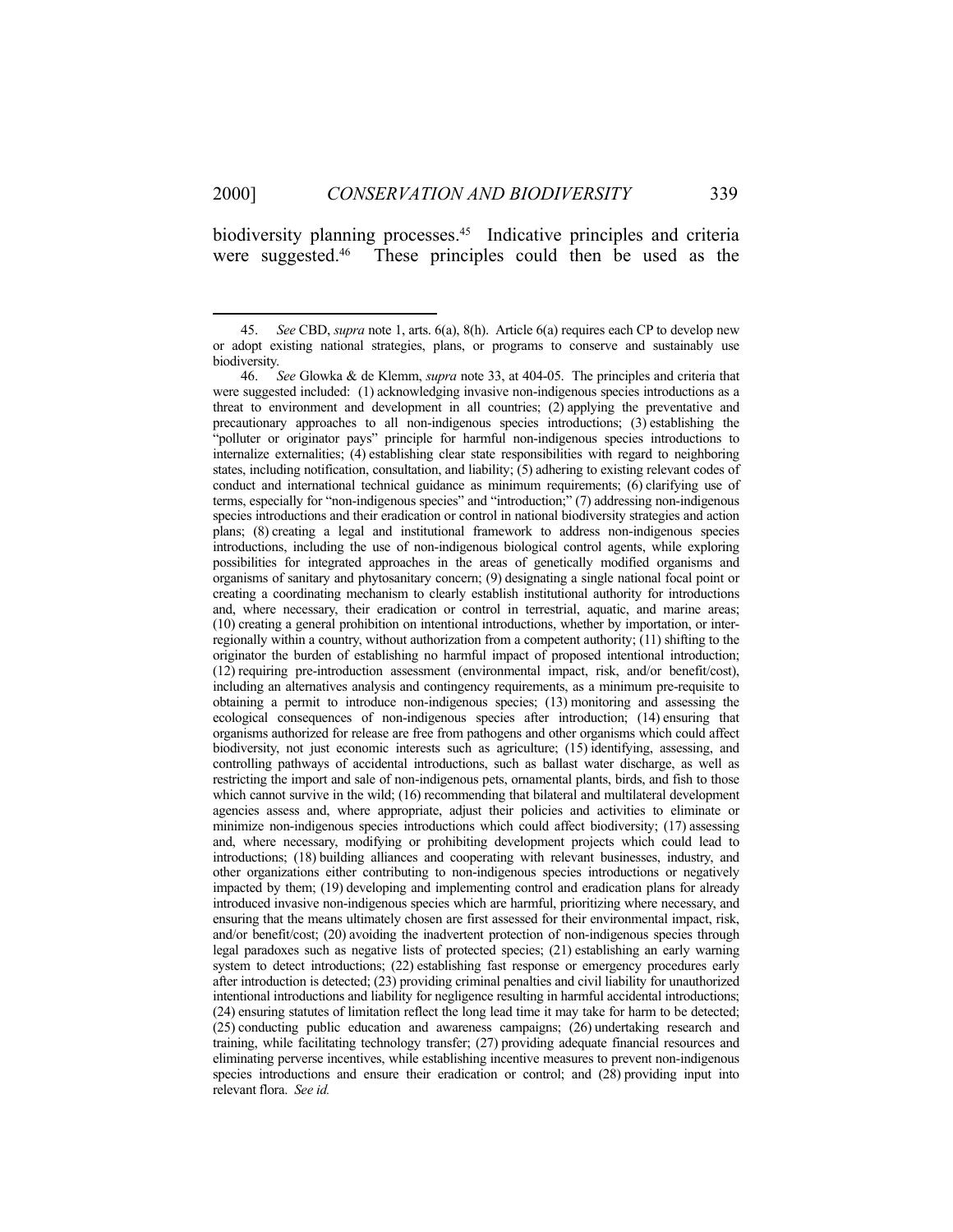foundation upon which to build comprehensive national approaches to the alien species problem.

 At its third meeting in November 1996, in Buenos Aires, Argentina, the COP took its first steps to comprehensively address the alien invasive species issue and the implementation of Article  $8(h).47$ It decided that alien species introduction should become a thematic issue.48 In other words, alien species introduction would be addressed comprehensively as a stand-alone issue.

 At its fourth meeting in May 1998, in Bratislava, Slovak Republic, the CBD COP built on this initiative when it decided to adopt the SBSTTA's report of its third meeting.<sup>49</sup> The decision was important in four ways. First, alien species were deemed "a crosscutting issue" for implementation of many objectives of the Convention.<sup>50</sup> Alien species would be addressed within other themes while remaining a stand-alone issue. For example, alien species were referenced in the fourth meeting's decisions on inland waters biodiversity and forest biodiversity.<sup>51</sup> Second, a clear basis was established for CPs to finance alien species projects through the Convention's financial mechanism.<sup>52</sup> This action distinguished the CBD from all other conventions referring to aliens to date. The CBD alone had the possibility to support implementation of its alien species obligation with money. Third, CPs were invited to address alien species in their national biodiversity strategies and action plans.<sup>53</sup> This would help to ensure the systematic treatment of alien species at the national level. Fourth, and most significantly, the COP directed

 <sup>47.</sup> *See* Report of the Third Meeting of the Conference of the Parties to the Convention on Biological Diversity, at 24, 67, U.N. Doc. UNEP/CBD/COP/3/38, Decision III/9 (1997).

 <sup>48.</sup> *See id.* at 67.

 <sup>49.</sup> *See* Report and Recommendations of the Third Meeting of the Subsidiary Body on Scientific, Technical and Technological Advice, at 14, U.N. Doc. UNEP/CBD/COP/4/2 (1998) [hereinafter Report and Recommendations of the Third Meeting of the SBSTTA].

 <sup>50.</sup> *See id.*

 <sup>51.</sup> *See Development of Guiding Principles for the Prevention of Impacts of Alien Species by Identifying Priority Areas of Work on Isolated Ecosystems and by Evaluating and Giving Recommendations for the Further Development of the Global Invasive Species Programme*, at 1, U.N. Doc. UNEP/CBD/SBSTTA/4/8 (1999) [hereinafter *Development of Guiding Principles for the Prevention of Impacts of Alien Species*]; *Status and Trends of the Biological Diversity of Inland Water Ecosystems and Options for Conservation and Sustainable Use*, U.N. Doc. UNEP/CBD/COP/4/4, Decision IV/4 (1998) (parties are to assess threatened species, conduct inventories and impact assessments of alien species in inland water ecosystems, and raise awareness of the possible problems and costs of deliberate or accidental alien species introductions); *Forest Biological Diversity*, U.N. Doc. UNEP/CBD/COP/4/27, Decision IV/7 (1998).

 <sup>52.</sup> *See Report and Recommendations of the Third Meeting of the SBSTTA*, *supra* note 49.

 <sup>53.</sup> *See id.*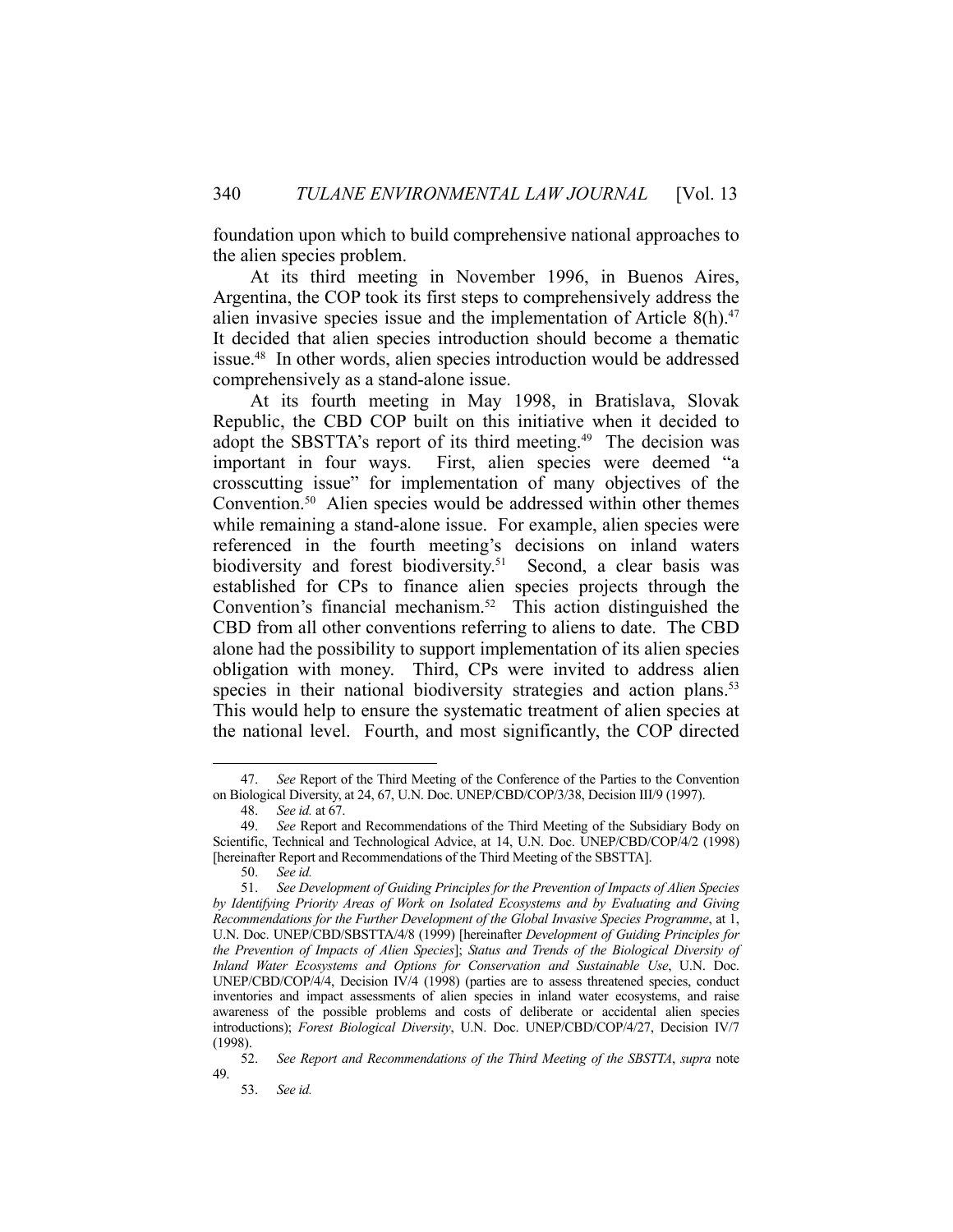the SBSTTA to develop "guiding principles" on the prevention, introduction and eradication of alien species for the upcoming fifth COP meeting in Nairobi in May 2000.54

#### *B. The Guiding Principles*

 At its fourth meeting in June 1999, the SBSTTA requested that the CBD Secretariat develop the aforementioned principles in cooperation with GISP.<sup>55</sup> The recommendations were to draw on principles proposed in the meeting by New Zealand as well as the World Conservation Union (IUCN) Draft Guidelines on the Prevention of Biological Diversity Loss Due to Biological Invasions.<sup>56</sup> Case studies submitted by each of the CPs would supplement the work. The principles would be presented to the SBSTTA and considered at its fifth meeting in January 2000. By late December 1999, the CBD Secretariat had prepared draft guiding principles (the Guiding Principles) for the SBSTTA to consider.<sup>57</sup>

 The SBSTTA did not recommend to the CBD COP that it adopt the Guiding Principles. Instead, it acknowledged the need for CPs to provide further comments in time for the SBSTTA's sixth meeting on what were now called the "Interim Guiding Principles for the Prevention, Introduction and Mitigation of Impacts of Alien Species."58 This foreshadowed their further elaboration. The need for standardized terminology was particularly emphasized for "alien or alien species" and "alien invasive species."59 The SBSTTA recommended that the COP request the CBD Secretariat to cooperate with other international bodies and legal instruments, such as the global and regional biodiversity-related conventions and, for example, the global and regional instruments and organizations addressing the

 <sup>54</sup>*. See id.*

 <sup>55.</sup> *See Development of Guiding Principles for the Prevention of Impacts of Alien Species*, *supra* note 49, Item VII, at 18.

 <sup>56.</sup> *See id.*; INVASIVE SPECIES SPECIALIST GROUP, SPECIES SURVIVAL COMM'N (SSC), IUCN GUIDELINES FOR THE PREVENTION OF BIODIVERSITY LOSS CAUSED BY ALIEN INVASIVE SPECIES (visited June 10, 2000) <http://www.iucn.org/themes/ssc/pubs/policy/invasivesEng.htm>.

 <sup>57.</sup> *See Subsidiary Body on Scientific, Technical and Technological Advice, Alien Species: Guiding Principles for the Prevention, Introduction and Mitigation of Impacts*, U.N. Environment Programme, 5th mtg., U.N. Doc. UNEP/CBD/SBSTTA/5/5 (2000) [hereinafter Guiding Principles].

 <sup>58.</sup> *Conference of the Parties to the Convention on Biological Diversity, Reports of the Subsidiary Body on Scientific, Technical and Technological Advice*, U.N. Environment Programme, 5th mtg., Annex I, Item V/4, at 44, U.N. Doc. UNEP/CBD/COP/5/3 (2000).

 <sup>59.</sup> *See id.*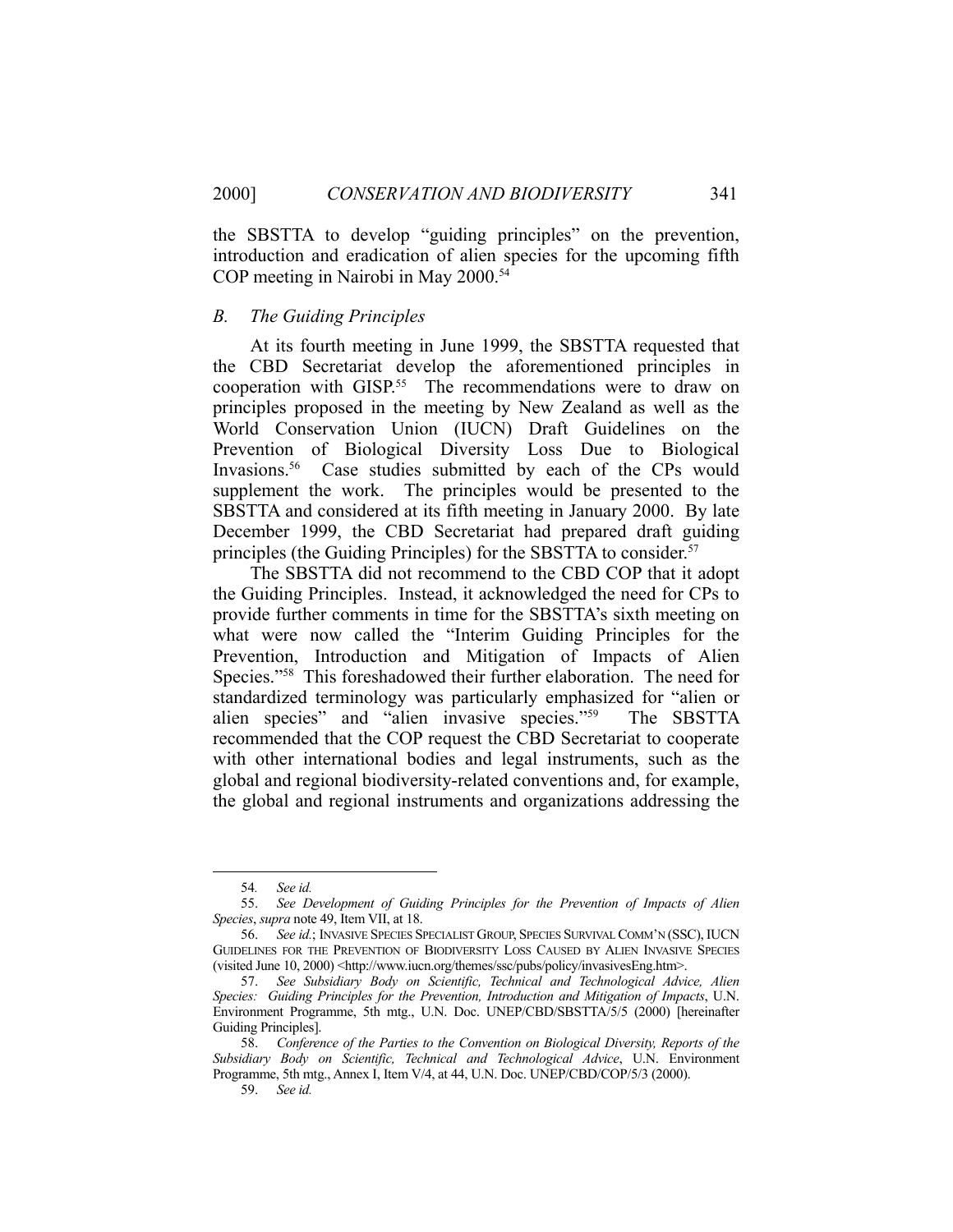organisms of quarantine concern.<sup>60</sup> Finally, CPs and other governments were urged to implement alien invasive species strategies and action plans as soon as they are developed.<sup>61</sup>

 The fifteen Guiding Principles are grouped into four sections: (1) general, (2) prevention, (3) introduction, and (4) mitigation. The Guiding Principles are designed with all states in mind, not just the CBD CPs. The following sections of this Article briefly analyze selected Guiding Principles.

# 1. General Principles

 Of the first six general principles, Guiding Principles 2 and 4 are the most significant.<sup>62</sup> Principle 2 is the Guiding Principle for all alien species work.<sup>63</sup> The first stage of the three-stage hierarchical approach prescribed by Principle 2 is preventing introductions. By emphasizing prevention, Principle 2 strives to shift action from reactive to proactive measures. To support this, it highlights that

 <sup>60.</sup> *See id.* at 43-44. For example, the SBSTTA explicitly mentioned the Convention on the Conservation of Migratory Species of Wild Animals, the Convention on International Trade in Endangered Species of Wild Fauna and Flora, the International Plant Protection Convention, and the various regional plant protection organizations established by international agreement among the bodies and instruments with which the CBD Secretariat should cooperate. *See id.* 

 <sup>61.</sup> *See id.* at 44.

 <sup>62.</sup> *See* Guiding Principles, *supra* note 57, at 10-11. The provisions of the six principles under the first section (General) can be summarized as follows:

Principle 1 - Precautionary approach: States' "efforts to identify and prevent unintentional introductions" and "decisions concerning intentional introductions should be based on the precautionary approach." Preventive action should not be avoided where there is no scientific certainty on environmental, social, and economic risks posed by a species or pathway. Eradication or control efforts should not be postponed where there is uncertainty on the long-term implications of introduction.

Principle 2 - Three stage hierarchical approach: (1) preventing entry of alien species should be given priority; (2) where entry has occurred, take actions to prevent the species from establishing itself and spreading by eradicating it; and (3) containment and long term control should be considered where eradication is not feasible.

Principle 3 - Ecosystem approach: State measures to deal with alien species should be based on the ecosystem approach.

Principle 4 - State responsibility: States should recognize the risk they pose to other states as a potential source of alien invasive species pursuant to CBD Article 3 and Principle 2 of the 1992 Rio Declaration. Risk activities include: (1) intentional or unintentional transfer of an alien invasive species to another state and (2) intentional or unintentional introductions into their own state if there is a risk of subsequent spread to another state.

Principle 5 - Research and monitoring: States should develop research and monitoring for an adequate knowledge base.

Principle 6 - Education and public awareness: States should facilitate public education and awareness on the risks of alien introductions and support for mitigation measures.

 <sup>63.</sup> *See id.* at 10.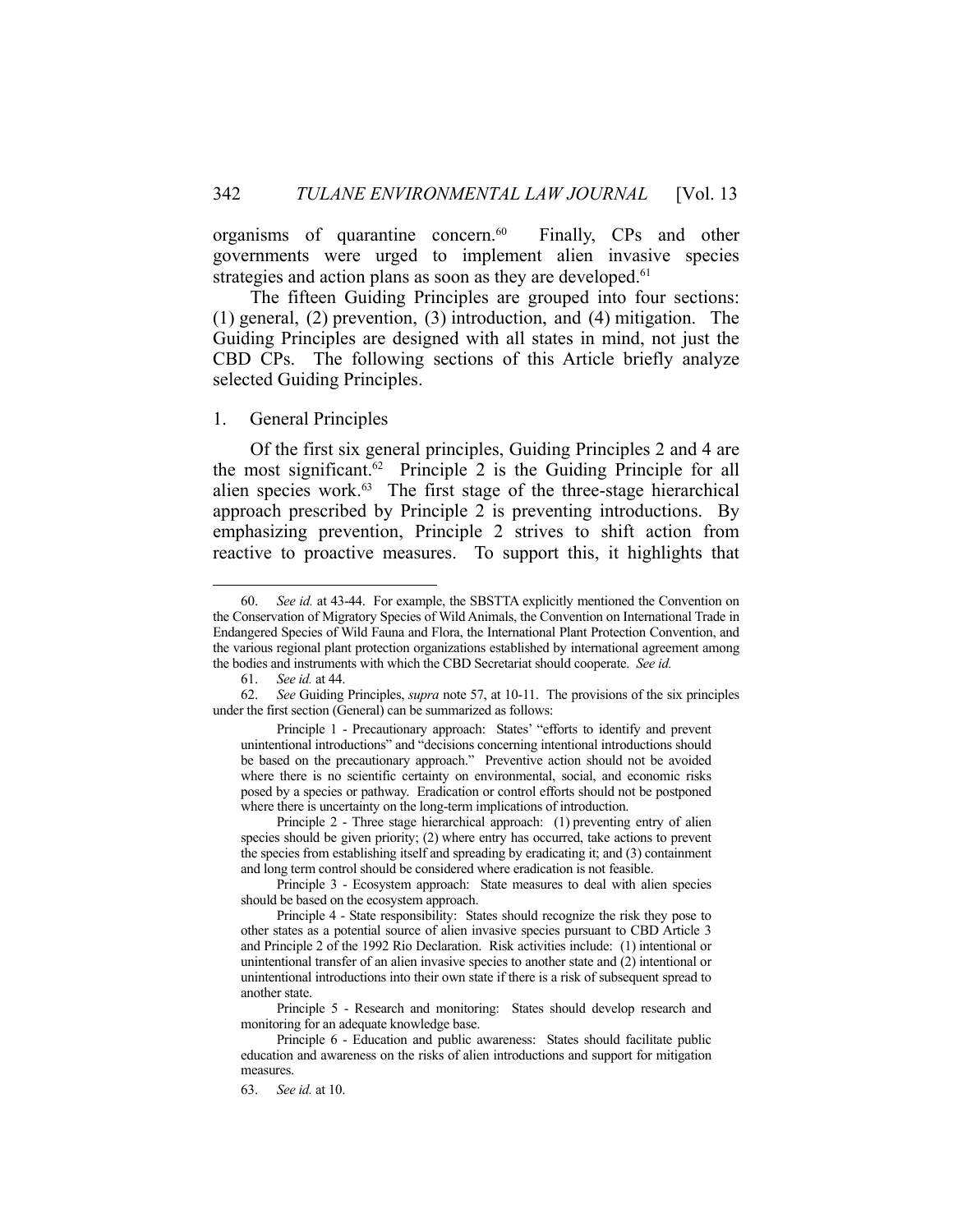prevention is more cost-effective and environmentally desirable than reactionary measures. The second stage—preventing establishment and spread—applies to situations where the organism has already been introduced. Here eradication is emphasized at the earliest possible stage of the invasion. However, eradication may not be feasible or cost-effective. In this situation, stage three emphasizes containment and long-term control measures.

 Principle 4 establishes that states have the responsibility to recognize the risks they pose to other states as a potential source of alien invasive species and should take steps to minimize the risks.<sup>64</sup> Principle 4 could provide the basis for establishing state liability and could also provide the basis for a damaged state to seek redress, perhaps in the form of restoration or compensation.

The legal basis of Principle 4 is derived from CBD Article 3.<sup>65</sup> For the first time, Article 3 codified Principle 21 of the Stockholm Declaration and Principle 2 of the Rio Declaration into an international environmental treaty.<sup>66</sup>

 Principle 4 could catalyze the COP's treatment of liability and redress in the context of aliens. Liability and redress for damage to biodiversity is something that CBD Article 14(2) obliges the CBD COP to examine.<sup>67</sup> However, the CBD COP has yet to properly examine this issue.<sup>68</sup> To date, liability under the CBD has only been considered in one other related area within the negotiations for a biosafety protocol: the safety of genetically modified organisms.

 <sup>64.</sup> *See id.* at 11.

 <sup>65.</sup> *See* CBD, *supra* note 1, art. 3. In pertinent part, CBD Article 3 reads: "States have . . . the responsibility to ensure that activities within their jurisdiction or control do not cause damage to the environment of other States or of areas beyond the limits of national jurisdiction." *Id.*

 <sup>66.</sup> *See* GLOWKA ET AL., A GUIDE TO THE CONVENTION ON BIOLOGICAL DIVERSITY, *supra* note 10.

 <sup>67.</sup> *See* CBD, *supra* note 1, art. 14(2).

 <sup>68.</sup> The CBD COP's treatment of liability and redress for damage to biodiversity may, however, be gearing-up. At its fourth meeting in Bratislava, the COP invited CPs and others to provide the CBD Secretariat with information on national, international, and regional measures and agreements on liability and redress applicable to damage to biological diversity. *See Conference of the Parties to the Convention on Biological Diversity, Measures for Implementing the Convention on Biological Diversity*, U.N. Environment Programme, 4th mtg., U.N. Doc. UNEP/CBD/COP/4/27 (1998).

Information on access by foreign citizens to national courts in cases of transboundary harm is to be included. CPs were also invited to address liability and redress in their national reports. Finally, the Secretariat was invited to prepare a synthesis report on the information supplied. *See Conference of the Parties to the Convention on Biological Diversity, Synthesis of Information Contained in National Reports on the Implementation of the Convention*, U.N. Environment Programme, 4th mtg., U.N. Doc. UNEP/CBD/COP/4/11/Rev.1 (1998). Still outstanding is when the COP will consider the information provided.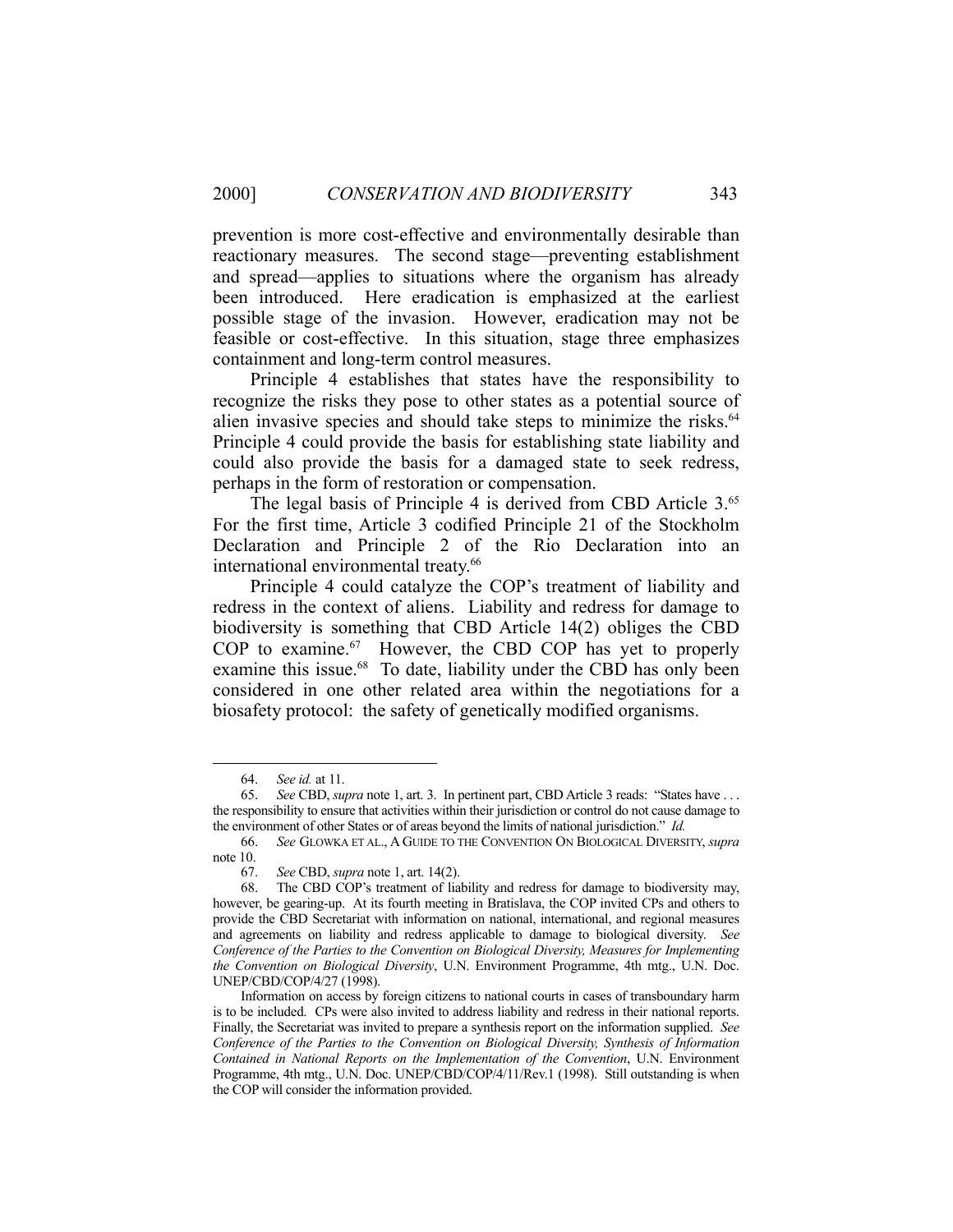#### 2. Prevention Principles

 Under the second section of Guiding Principles, Principle 9 supplements Principle 4 by helping to define one aspect of the scope of a state's responsibility to other states.<sup>69</sup> According to this principle, a state of origin should provide information to a receiving state, when it is aware that a species being exported could be invasive in the receiving state, especially where the two states have similar environments conducive to the organism's establishment.<sup>70</sup> This echoes CBD Article 19(4) which creates a bilateral obligation for a CP directly or through its legal and natural persons to provide information on living modified organisms prior to export to another CP.71

 The key preconditions to implement such a concept will be: (1) access to information on the species, and (2) using the information in an export/import quarantine system for all plants and animals. This could build on existing quarantine systems, such as those that have developed for plants under the International Plant Protection Convention (IPPC), or that developed for animals overseen by the International Office of Epizootics.72

 CBD Article 14(1)(c) addresses procedural obligations of notification, exchange of information, and consultation concerning activities with potential transboundary effects.73 This Article

 <sup>69.</sup> *See* Guiding Principles, *supra* note 57, at 12. The provisions of the three principles under the second section (Prevention) can be summarized as follows:

Principle 7 - Border control and quarantine measures: States should implement border control and quarantine measures to ensure that (1) intentional introductions are authorized and (2) unintentional or unauthorized introductions are minimized. Measures should be based on the risks posed by alien species and their potential pathways.

Principle 8 - Exchange of information: States should support the development of databases that compile and disseminate information on aliens that threaten ecosystems, habitats, or species to support prevention, introduction, and mitigation activities.

Principle 9 - Cooperation, including capacity building: The exporting state should provide information to a receiving state when it is "aware" that a species being exported has the potential to be invasive. Bilateral or multilateral agreements "should be developed and used to regulate trade in certain alien species, with a focus on particularly damaging invasive species." States should support capacity building programs for states lacking expertise and resources.

 <sup>70.</sup> *See id.*

 <sup>71.</sup> *See* CBD, *supra* note 1, art. 19(4).

 <sup>72.</sup> *See* International Plant Protection Convention, Apr. 3, 1952, 150 U.N.T.S. 67 [hereinafter IPPC]. The International Office of Epizootics was created in 1924 and is located in Paris. *See* International Agreement for the Creation at Paris of an International Office for Dealing with Contagious Diseases in Animals, Jan. 25, 1924, 57 L.N.T.S. 136.

 <sup>73.</sup> *See* CBD, *supra* note 1, art. 14(1)(c).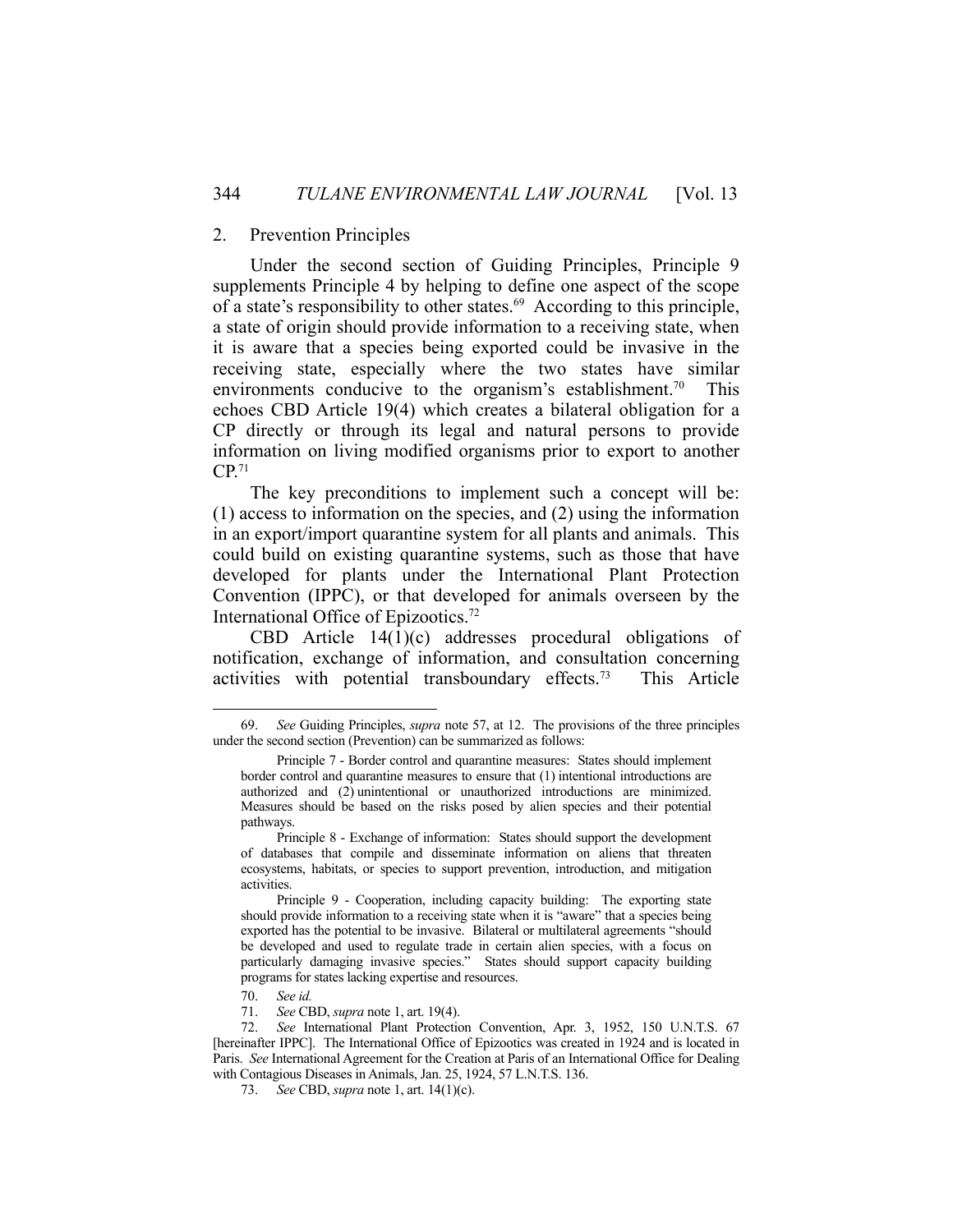demonstrates that Principle 9 overlooks another aspect of a state's responsibility: consultation with neighboring states. For example, states should have the general responsibility to consult neighboring states when intentional introductions within their jurisdiction or control may pose a transboundary threat.<sup>74</sup> Evaluation procedures to determine risk, environmental impact, or cost/benefit of proposed introductions should provide an opportunity for neighboring states to comment. These comments should be considered in the decisionmaking process. Both of these additions could be considered here or under Principle 10, which addresses intentional introductions.

 A glaring omission from Principle 9 is a statement on the relationship between alien introductions and trade. For example, states need to ensure that measures taken are not disguised barriers to trade.75 General criteria might be provided in the principle to guide states in creating "trade friendly" approaches to intentional and unintentional alien introductions, especially to avert challenges within the World Trade Organization (WTO). The IPPC could be a source of useful principles because it has been amended to be in harmony with the WTO Agreement on the Application of Sanitary and Phytosanitary Measures (the SPS Agreement).<sup>76</sup>

 Useful IPPC principles include: (1) limiting measures to those that are necessary and technically justified, (2) publishing measures immediately for the benefit of other states, and (3) limiting measures to those that are least restrictive and result in the minimum impediment to international movement of people, commodities, and conveyances.77 National treatment is another trade-related principle that could be included as well. National treatment ensures that direct or indirect measures taken by an importer do not afford treatment less

 <sup>74.</sup> *See* Glowka & de Klemm, *supra* note 33, at 404.

 <sup>75.</sup> *See* J. Werksman, *Invasive Alien Species and the World Trade Organisation* (1999). (unpublished paper presented at the Workshop on Legal and Institutional Dimensions of Invasive Species Introduction and Control: Legal Component of the SCOPE/IUCN Global Invasive Species Programme, Bonn, Germany, Dec. 10-11, 1999) (on file with author). Global trade is recognized generally as the driving force behind alien introductions. There are at least four ways that aliens can be defined in global trade: (1) aliens as traded products (e.g., horticulture products); (2) aliens resulting as a by-product of trade (e.g., inter-breeding with local populations and diluting the local gene pool); (3) aliens as a contaminant of traded products (e.g., insects or rodents infesting commodities such as wood products or agricultural commodities); and (4) aliens associated with product delivery (e.g., ballast water organisms). *See id.* 

 <sup>76.</sup> *See* IPPC, *supra* note 72; SPS Agreement, *supra* note 33, art. 2.2.

 <sup>77.</sup> *See* IPPC, *supra* note 72, arts. VI(1)(b), VII(2)(b), (g). *See generally*, J. Hedley, *The IPPC and Invasives* (1999). (unpublished paper presented to the Workshop on Legal and Institutional Dimensions of Invasive Species Introduction and Control: Legal Component of the SCOPE/IUCN Global Invasive Species Programme, Bonn, Germany, Dec. 10-11, 1999) (on file with author).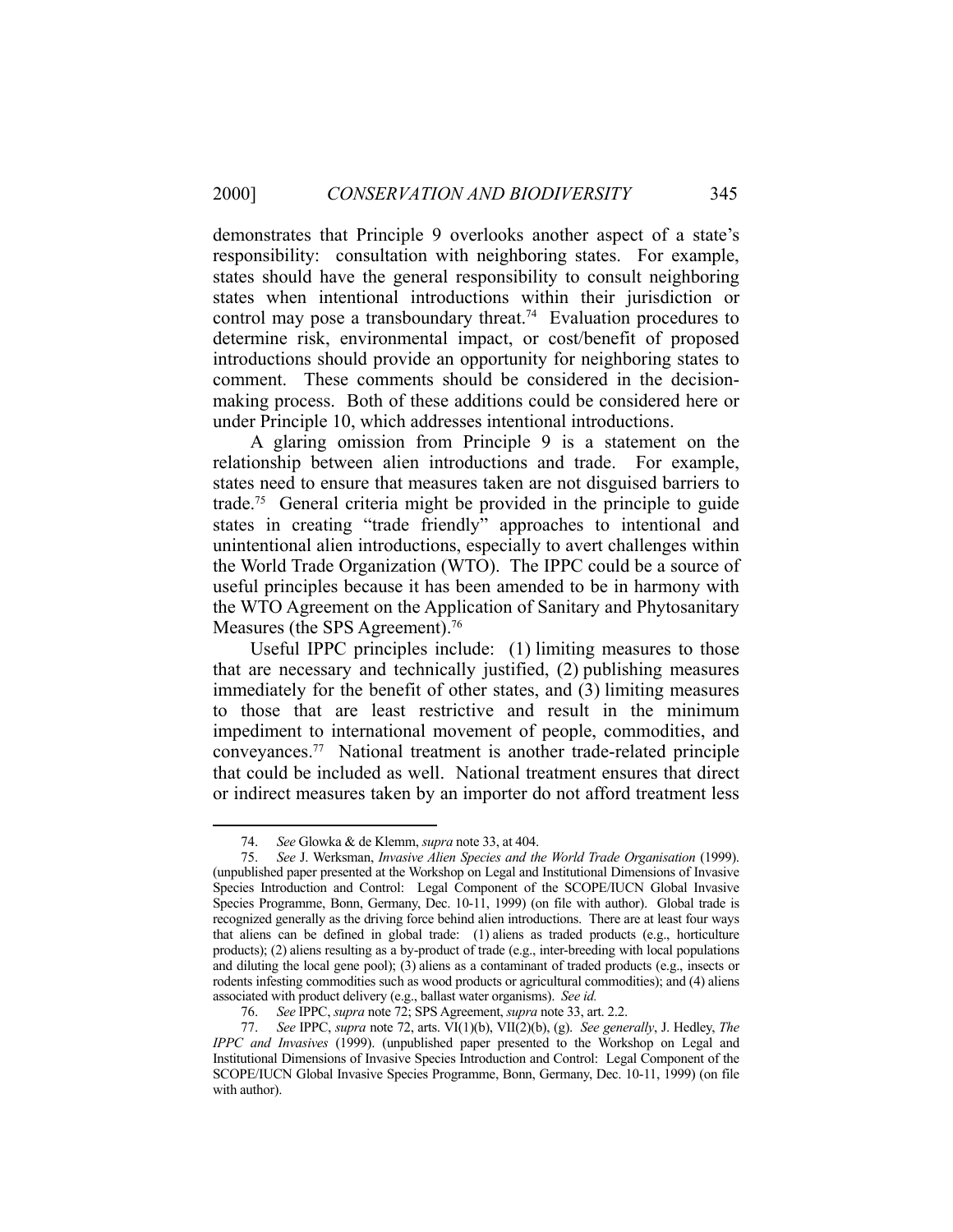favorable to that afforded to a like domestic product. That concept is a central premise of the SPS Agreement.78

#### 3. Introduction Principles

 The next section, consisting of two principles, is found under the "Introduction of Species" heading.<sup>79</sup> Principle 10 establishes criteria for regulating intentional introductions.<sup>80</sup> It is comprehensive, but does not explicitly establish that intentional introductions should be presumed a potential threat to ecosystems, habitats, and species. Unless proven otherwise, these introductions should be avoided.<sup>81</sup> Additionally, Principle 10 should require the proposer to demonstrate other alternatives to the alien introduction, including the use of native species.<sup>82</sup> Presently it does not. It also does not address consultation with neighboring states and the consideration of their comments. A provision suggesting that introductions should avoid certain environments could be considered. Examples might be provided to guide states.83 Finally, the need for penalties proportional to the magnitude of possible damage for unauthorized introductions also needs to be addressed.

<u>.</u>

 <sup>78.</sup> *See* SPS Agreement, *supra* note 33.

 <sup>79.</sup> *See* Guiding Principles, *supra* note 57, at 12-13. The provisions of the two principles under the third section (Introduction of species) can be summarized as follows:

Principle 10 - Intentional introductions: No intentional introduction should take place without proper authorization. The evaluation process should include a "risk assessment, including environmental impact assessment." States should authorize only those introductions unlikely to cause "unacceptable harm to ecosystems, habitats or species," both within the state and in neighboring states. The proposer should have the burden of proof to show that a proposed introduction is unlikely to cause harm. The proposed introduction's anticipated benefits "should strongly outweigh any actual or potential adverse effects and related costs." Conditions can accompany the authorization including on mitigation and monitoring.

Principle 11 - Unintentional introductions: States should have provisions in place to address unintentional introductions including laws and institutions with appropriate responsibilities and operational resources. Common pathways leading to unintentional introductions need to be identified. Environmental impact assessment legislation for sectoral activities leading to unintentional introductions "should also require an assessment of the risks associated with unintentional introductions of alien invasive species."

 <sup>80.</sup> *See id.*

 <sup>81.</sup> *See* de Klemm, *supra* note 27.

 <sup>82.</sup> *See* IUCN, TRANSLOCATION OF LIVING ORGANISMS (ICUN Position Statement 1987) (on file with author); Glowka & de Klemm, *supra* note 33.

 <sup>83.</sup> For example, the 1987 IUCN Position Statement on the Translocation of Living Organisms states that "[n]o alien species should be deliberately introduced into any natural habitat (a habitat not perceptively altered by man), island, lake, sea, ocean or centre of endemism." IUCN. *Supra* note 82.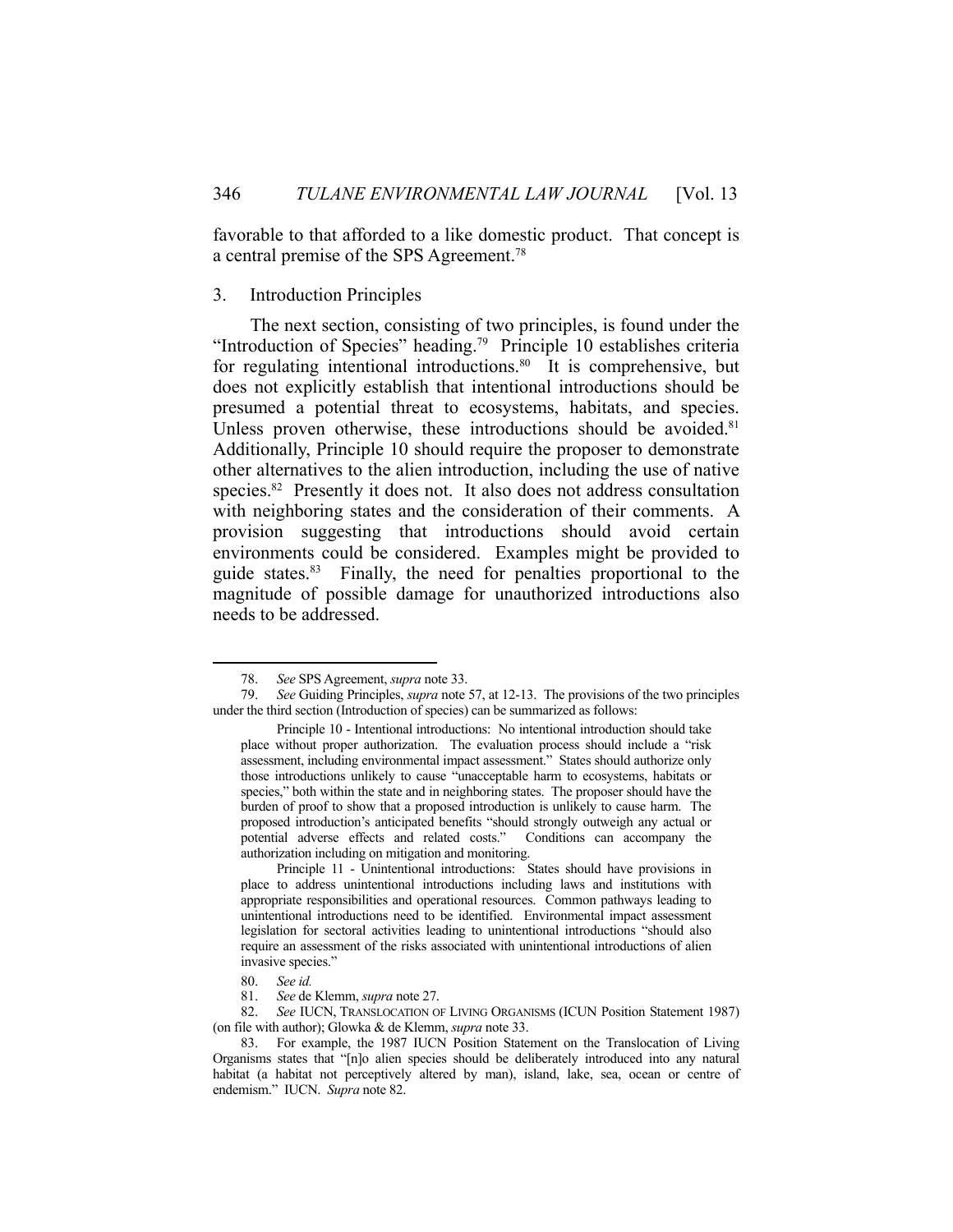Principle 11 applies to unintentional introductions.<sup>84</sup> This principle parallels CBD Articles  $7(c)$  and  $8(1).$ <sup>85</sup> Notably, it suggests that states need to identify common pathways leading to unintentional introductions and they should take steps to minimize introductions.86

 It may not be enough to simply identify common pathways without ascertaining the underlying factors supporting the pathway. For example, some pathways may be supported by economic or other policies that have the perverse effect of leading to introductions. These policies would need to be modified to have an effect on alien introductions.

### 4. Mitigation Principles

1

 The last section of four principles is entitled "Mitigation of Impacts."87 Principle 12 establishes the hierarchy of actions that should be taken once an alien species becomes invasive.<sup>88</sup> It emphasizes the need for and usefulness of acting early.<sup>89</sup>

 Among other things, Principle 12 enumerates criteria to guide the selection and use of techniques to eradicate, contain, or control

 87. *See id.* at 13-14. The provisions of the four principles under the forth section ("Mitigation of impacts") can be summarized as follows:

 Principle 12 - Mitigation of impacts: States should eradicate, contain, and control a detected alien invasive species to mitigate its effects. Techniques "should be cost effective, safe to the environment, humans and agriculture, as well as socially, culturally and ethically acceptable." Mitigation should occur early; early detection is important and should be combined with rapid response.

 Principle 13 - Eradication: Eradication of established alien invasive species should take priority over other measures. Eradication should occur in the early stages of an invasion; early detection is critically useful at high-risk entry points. Community support with consultation should be integral to eradication projects.

 Principle 14 - Containment: Limiting the spread of alien invasive species is appropriate when eradication is not and where the invasive species' range is limited and containment within defined boundaries is possible. Monitoring outside control boundaries and quick action to eradicate new outbreaks is essential.

 Principle 15 - Control: Control measures should focus on reducing damage caused by alien invasive species. A range of integrated techniques will be needed, regularly applied, and supported by a budget and a long-term commitment. Biological control should be treated as an intentional introduction.

 <sup>84.</sup> *See* Guiding Principles, *supra* note 57, at 13.

 <sup>85.</sup> *See* CBD, *supra* note 1, arts. 7(c), 8(*l*). Article 7(c) provides: "Each Contracting Party shall, ... for the purposes of articles 8 and 10 ... [i]dentify processes and categories of activities which have or are likely to have significant adverse impacts on the conservation and sustainable use of biological diversity and monitor their effects." *Id.* art. 7(c). Article 8(*l*) provides: "Each Contracting Party shall, . . . [w]here a significant adverse effect on biological diversity has been determined pursuant to Article 7, regulate or manage the relevant processes and categories of activities." *Id.* art. 8(*l*).

 <sup>86.</sup> *See* Guiding Principles, *supra* note 57, at 13.

 <sup>88.</sup> *See id.* at 13.

 <sup>89.</sup> *See id.*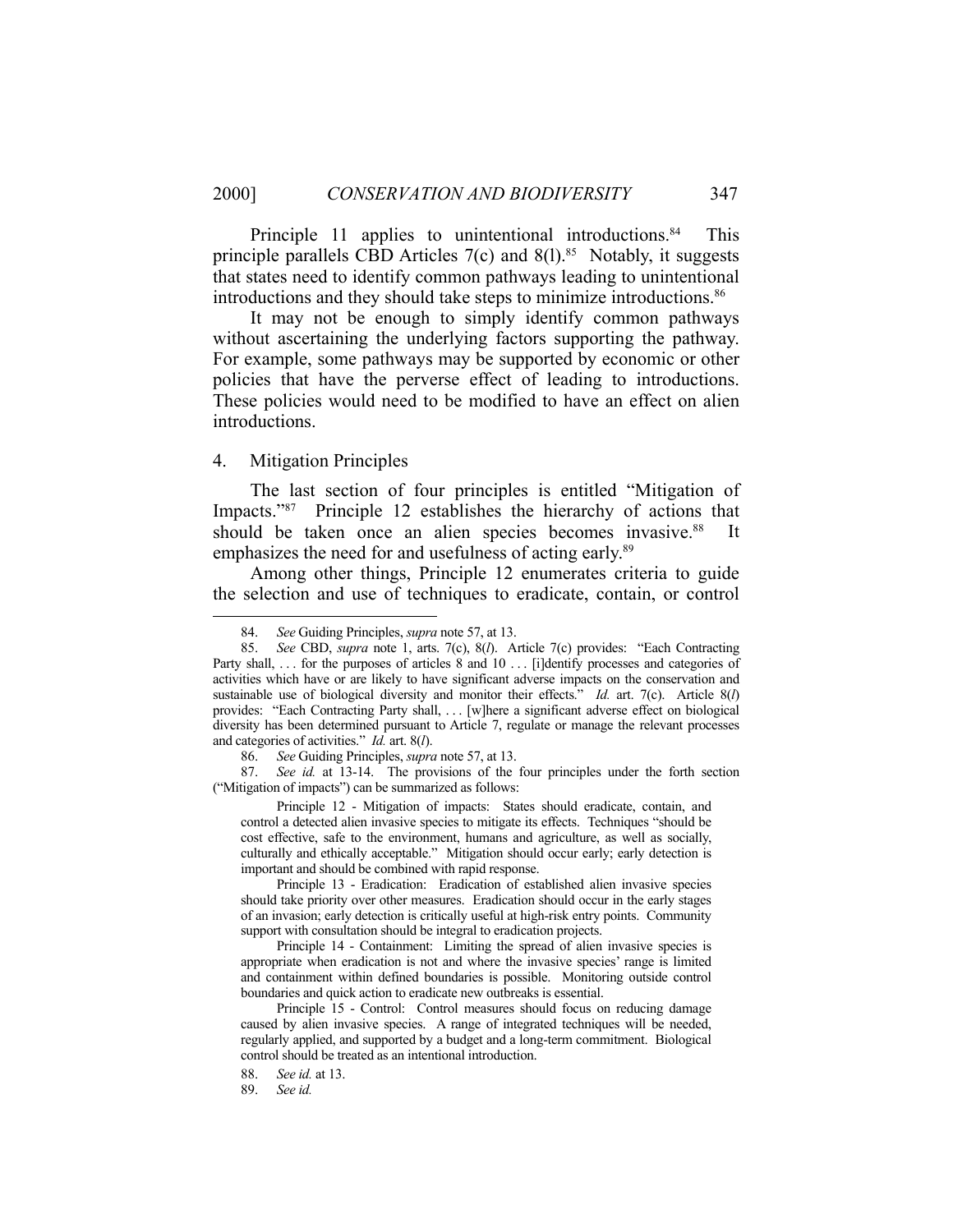alien invasive species.<sup>90</sup> The techniques chosen are to be "socially, culturally and ethically acceptable."91 While laudable, this very broad language may actually limit the ability of authorities to take quick action when the need arises. For example, animal rights activists have contested particular eradication and control methods as cruel, even when doing nothing leads to even more damage to the environment and biodiversity.

 This points to the need for a general provision in principle twelve requiring decision-makers to consult with the public on all mitigation measures proposed to be taken. As currently written, only Principle 13, which deals with eradication, suggests comprehensive community consultation.92 A provision allowing limited or no coordination procedures for bona fide emergency situations might be considered.

 As written, mitigation techniques need to be "safe to the environment, humans, and agriculture . . . . "93 "Environment" seems to include biodiversity, but it is unclear. Conspicuously missing from Principle 12 is a general requirement to evaluate the environmental impacts, risks, or costs and benefits of mitigation techniques.<sup>94</sup> Alternatives should be analyzed. As currently written in Principle 15, only biological control, a form of intentional introduction, would require such evaluation.<sup>95</sup>

 Finally, Principle 15 should indicate who should pay for mitigation measures. This issue is particularly relevant to allocating state and individual responsibility and, consequently, liability.

 In general, the burden should shift from the government to the introducer. A number of scenarios can be envisioned. For example, in the case of unauthorized intentional introductions, the introducer should be subject to criminal penalties and, at minimum, should be liable for the cost of mitigation. An interesting question is who bears the responsibility for funding mitigation measures when an authorized introduction becomes invasive?

 For unintentional introductions that were foreseeable or avoidable, at minimum the introducer should be liable for the cost of mitigation. Where a group of actors is identifiable, the group should be liable for the cost of mitigation.

<u>.</u>

 <sup>90.</sup> *See id.* 

 <sup>91.</sup> *Id.*

 <sup>92.</sup> *See id.*

 <sup>93.</sup> *Id.*

 <sup>94.</sup> *See id.*

 <sup>95.</sup> *See id.*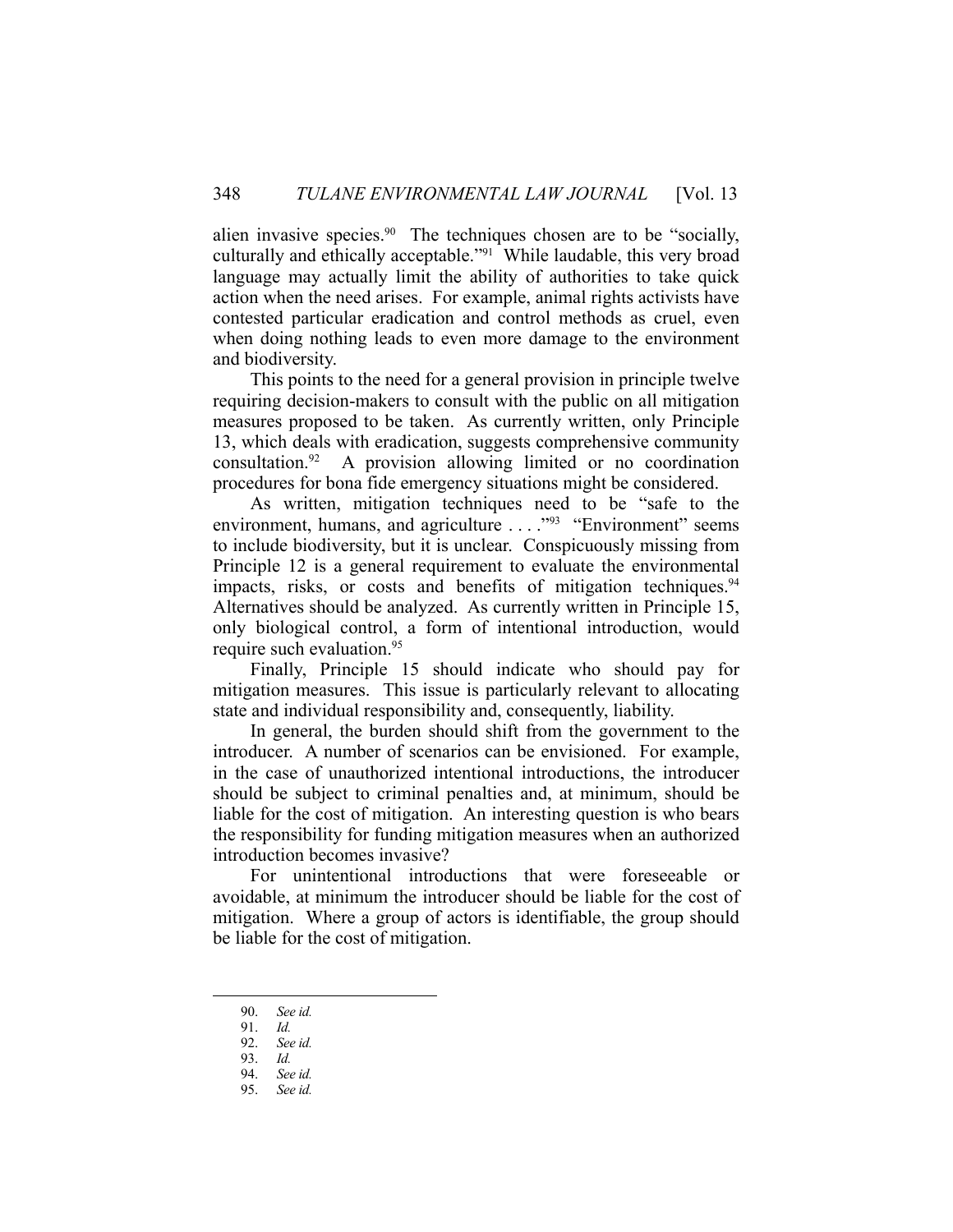Principle 11 might also address the issue of recurring unintentional introductions. For example, one commentator has concluded that, at a certain level of knowledge, those involved must be held responsible; what once was considered unintended consequences, when repeated over and over, must be considered as fully intentional.<sup>96</sup>

 By addressing alien species introduction, the CBD COP is taking its most significant and tangible action to date on a threat to biodiversity second in magnitude only to habitat loss. It is too early to determine the impacts of the interim Guiding Principles. The CBD COP, individual parties, and the SBSTTA must still consider them. The important factor is that the CBD has asserted leadership on the issue. It is increasingly apparent that the CBD has an enormous potential to globally rationalize the treatment of alien species by fostering synergies with existing instruments, while adopting a complementary gap-filling role on those aspects of the issue yet to be addressed. The lessons learned from this process are potentially very powerful and should be applicable to other areas of the Convention's work.

#### IV. HYDROTHERMAL VENTS

1

 Undersea biological discoveries since 1977 have helped to alter our view of the deep seabed as a "biological desert."<sup>97</sup> The sediments and seeps of the deep seabed are subjected to some of the most extreme environmental conditions on the planet, yet they harbor some of the planet's most diverse biological communities.<sup>98</sup>

 <sup>96.</sup> *See* P. Jenkins, *Avoiding a Rat-infested, Zebra Mussel-fouled, Nasty Weed Patch for a Planet: Global Policy Changes Needed to Stop Biological Invasions Caused by International Trade* (1999). (unpublished paper presented to the Workshop on Legal and Institutional Dimensions of Invasive Species Introduction and Control: Legal Component of the SCOPE/IUCN Global Invasive Species Programme, Bonn, Germany, Dec. 10-11, 1999) (on file with author).

 <sup>97.</sup> *See* W.J. Broad, *The World's Deep Cold Ocean Floors Harbor a Riotous Diversity of Life*, N.Y. TIMES, Oct. 17, 1995, at C1; Fred Pearce, *Rockall Mud Richer Than Rainforest*, NEW SCIENTIST, Sept. 16, 1995, at 8.

 <sup>98.</sup> *See* ELLIOTT A. NORSE ET AL., GLOBAL MARINE BIOLOGICAL DIVERSITY: A STRATEGY FOR BUILDING CONSERVATION INTO DECISION MAKING 6, 7, 11 (1993). Three examples are petroleum seeps (areas where petroleum naturally discharges from the ocean-floor), sediment pore-water seeps (areas on the ocean-floor where large volumes of cool water and dissolved hydrogen sulfide and methane gas percolate up through deep sediments and discharge from the sea-bed into the superjacent waters) and hydrothermal vents (underwater hot springs associated with tectonically active portions of the deep seabed whose fluid is a mixture of seawater, dissolved minerals and chemicals such as hydrogen sulfide). *See id.* at 7, 11. Hydrothermal areas are rich sources of macro- and micro-organisms. Norse provides one example where 223 of 236 vent species were found to be new to science. *See id.* at 7. These represented 100 new genera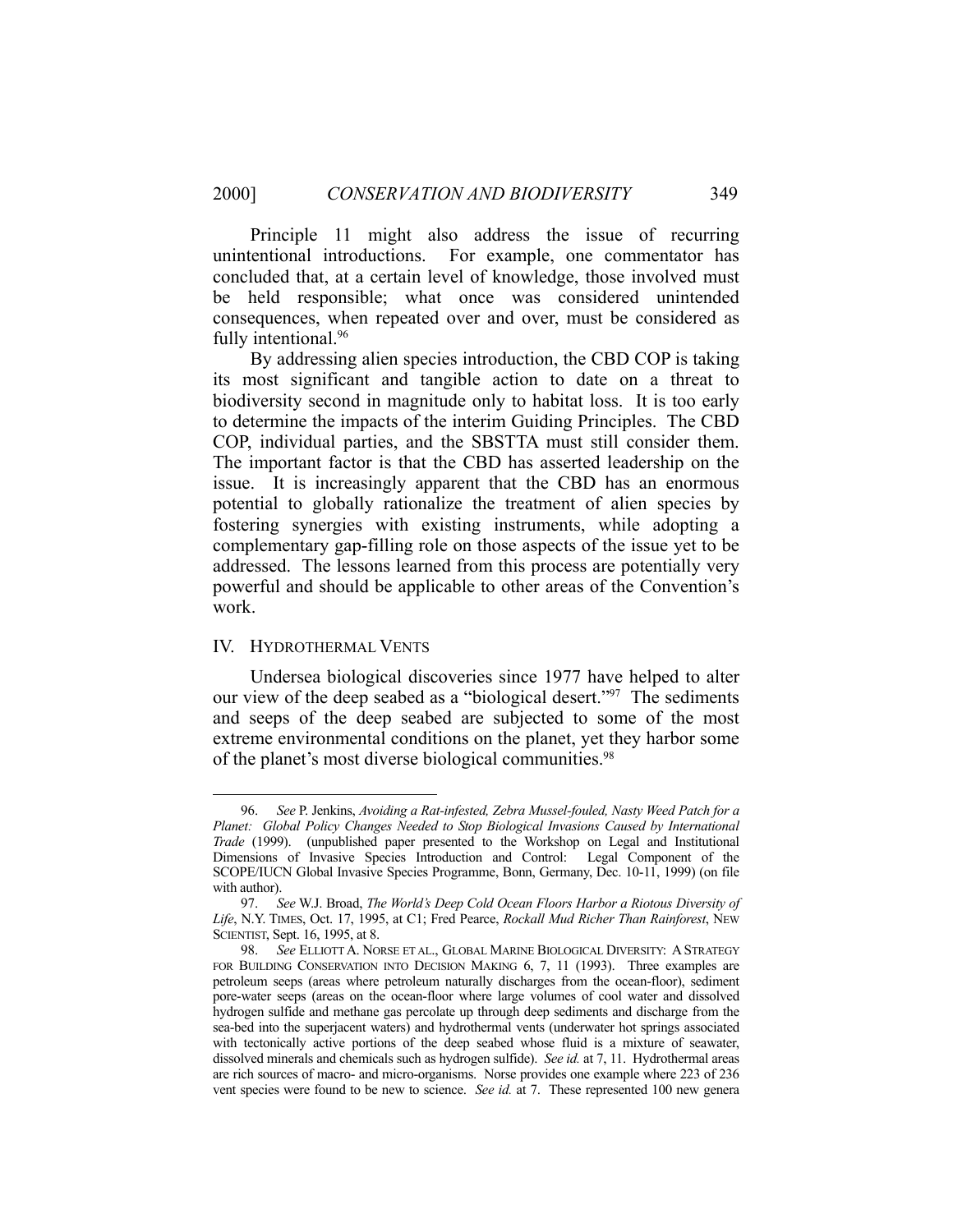Hydrothermal vents are the best known of the seeps. They are driven by volcanic activity. The most expansive region of oceanic volcanic activity is associated with a single, continuous 50,000 kilometer long undersea mountain range which runs through the Atlantic, Pacific, Indian, and Arctic Oceans like the stitches on a baseball.<sup>99</sup> Hydrothermal vents are widespread, but the vast majority has yet to be discovered and explored.<sup>100</sup>

 Those that are most accessible are increasingly threatened by human activities. The activities most likely to involve hydrothermal vents and their biological communities are seabed mining, marine scientific research, biological sampling, and bioprospecting. The following is a brief survey of the threats to hydrothermal vents and how the 1982 United Nations Convention on the Law of the Sea (UNCLOS) and the CBD may apply.101

#### *A. Seabed Mining*

 Mining for polymetallic sulphide deposits poses the greatest potential physical threat to hydrothermal vents and their biological communities. Direct adverse impacts may include physical damage and destruction; indirect adverse impacts may include sedimentation and disrupted water circulation systems.

 Mining in areas of national jurisdiction, where vents with potentially valuable associated minerals lie close to shore, is the most immediate threat. Potentially rich in gold and other valuable metals, these vents offer the possibility of reasonable extraction and processing costs because of their accessibility. The best example is the plans of a mining consortium to explore the feasibility of mining polymetallic sulphide deposits from a vent system located in the Manus Basin of the Bismarck Sea.102 The site is located within the

and perhaps 22 families. Thus far micro-organisms, fish, crustacea, polychaetes, echinoderms, coelenterates, and mollusks have been discovered in vent areas. *See id.* at 41. Scientists now understand that micro-organisms provide the biological interface between the vents' physical and chemical environments. Scientists have also established that microbes support the biological communities associated with hydrothermal vents. *See id.* at 7. In addition, a seabed microbe has been used to confirm the existence of a third major branch of life on Earth: the Archaea. *See* V. Morell, *Life's Last Domain,* 272 SCIENCE 1043 (1996).

 <sup>99.</sup> *See* M.D. Lemonick, *The Last Frontier*, TIME (INT'L), Aug. 14, 1995, at 52.

 <sup>100.</sup> *See* Carl Franklin, *'Black Smokers' Multiply on Ocean Floor*, NEW SCIENTIST, Oct. 22, 1994, at 20.

 <sup>101.</sup> UNCLOS, *supra* note 33.

 <sup>102.</sup> W.J. Broad, *First Move Made to Mine Mineral Riches of Seabed*, N.Y. TIMES, Dec. 21, 1997, at 1.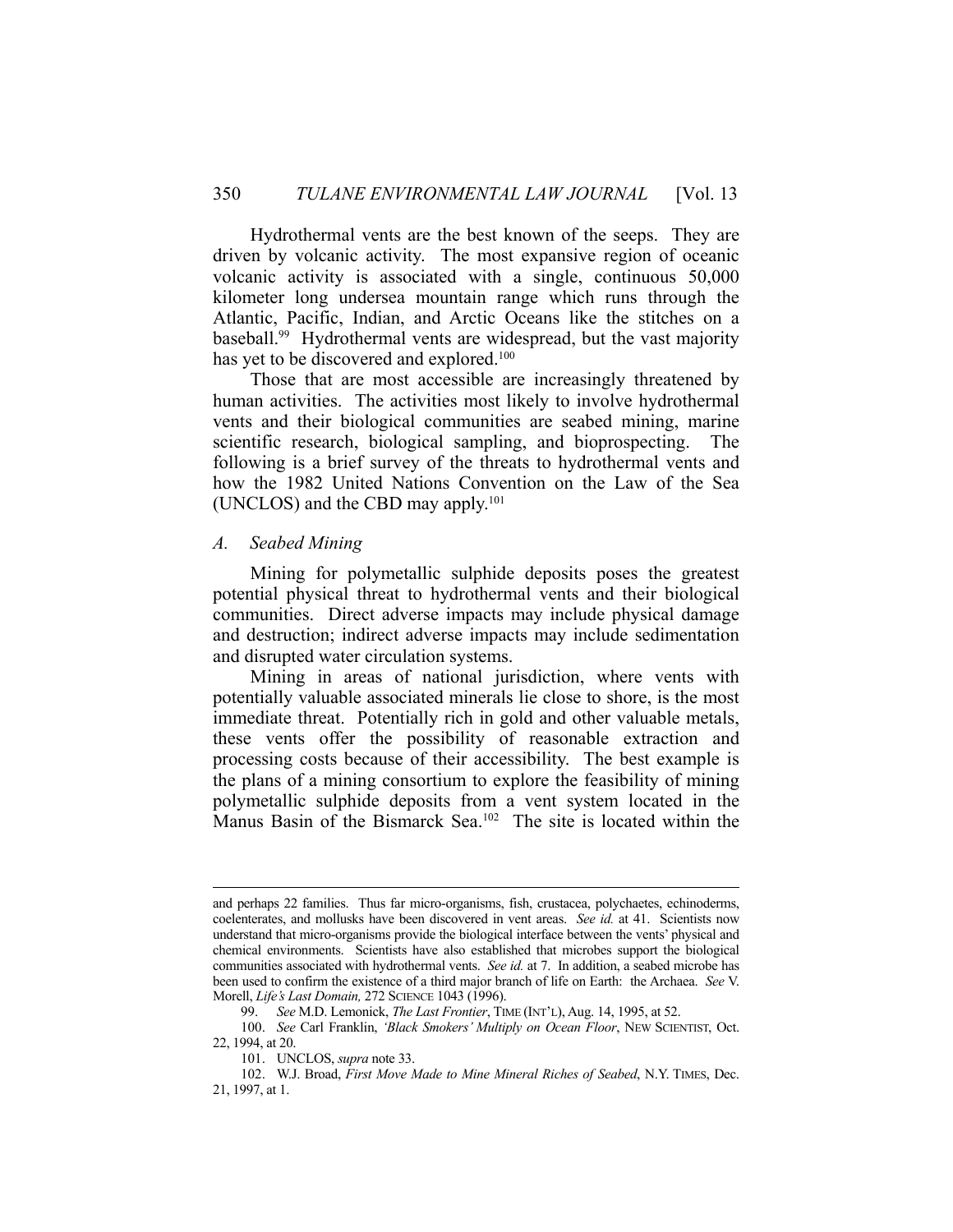Exclusive Economic Zone (EEZ) of Papua New Guinea. Papua New Guinea is a CP to UNCLOS and the CBD.<sup>103</sup>

 The international legal basis to conserve and sustainably use hydrothermal vent areas within areas of national jurisdiction is fairly clear and national environmental regulatory processes may already exist. As a principle of international environmental law, a state has the sovereign right to exploit its natural resources provided it does not damage the environment of other states and areas beyond national jurisdiction. The extent to which it must account for the environmental impacts of actions within its own territory depends on its other international environmental obligations and its domestic national environmental laws.

 As a CP to UNCLOS, Papua New Guinea has the very general obligations to: (1) "protect and preserve the marine environment" and (2) "protect and preserve rare or fragile ecosystems."104 As a CP to the CBD it has a range of explicit obligations to conserve biological diversity and use its components sustainably. In order to ensure fulfillment of these obligations, Papua New Guinea should: (1) identify any biological communities associated with the target vent system and (2) regulate or manage the activity to eliminate or minimize impacts on biodiversity. Therefore, an environmental impact assessment should be required.

 In addition, public participation should be allowed in Papua New Guinea's regulatory oversight and environmental impact assessment processes. This would allow marine scientific researchers to offer the best available information on the particular sites under review to help determine what the proposal's potential impacts would be. They might also be able to steer proposed activities away from rare or fragile sites or those of particular scientific interest.

 In the area beyond the limits of national jurisdiction, polymetallic sulphide deposits are part of the common heritage of humankind.<sup>105</sup> In effect, they are international property. The right to

<u>.</u>

 <sup>103.</sup> *See* 21 I.L.M 1477 (UNCLOS list of signatories); 31 I.L.M. 1004 (CBD list of signatories).

 <sup>104.</sup> UNCLOS, *supra* note 33, arts. 192, 194(5). The general obligation to protect and preserve rare or fragile ecosystems under Article 194(5) appears in a section entitled: "Measures to prevent, reduce and control pollution of the marine environment." *Id.* The intent is to ensure that UNCLOS CPs take into consideration the protection of rare or fragile ecosystems when they take measures to prevent, reduce, and control pollution. *See id.* There is some difficulty reading this as a stand alone obligation to protect rare or fragile ecosystems for reasons other than pollution prevention, reduction, and control. Notwithstanding this limitation, the CBD can be interpreted to provide a gap-filling function when a state is a party to both instruments.

 <sup>105.</sup> *See* UNCLOS, *supra* note 33, pt. XI, § 2, art. 136.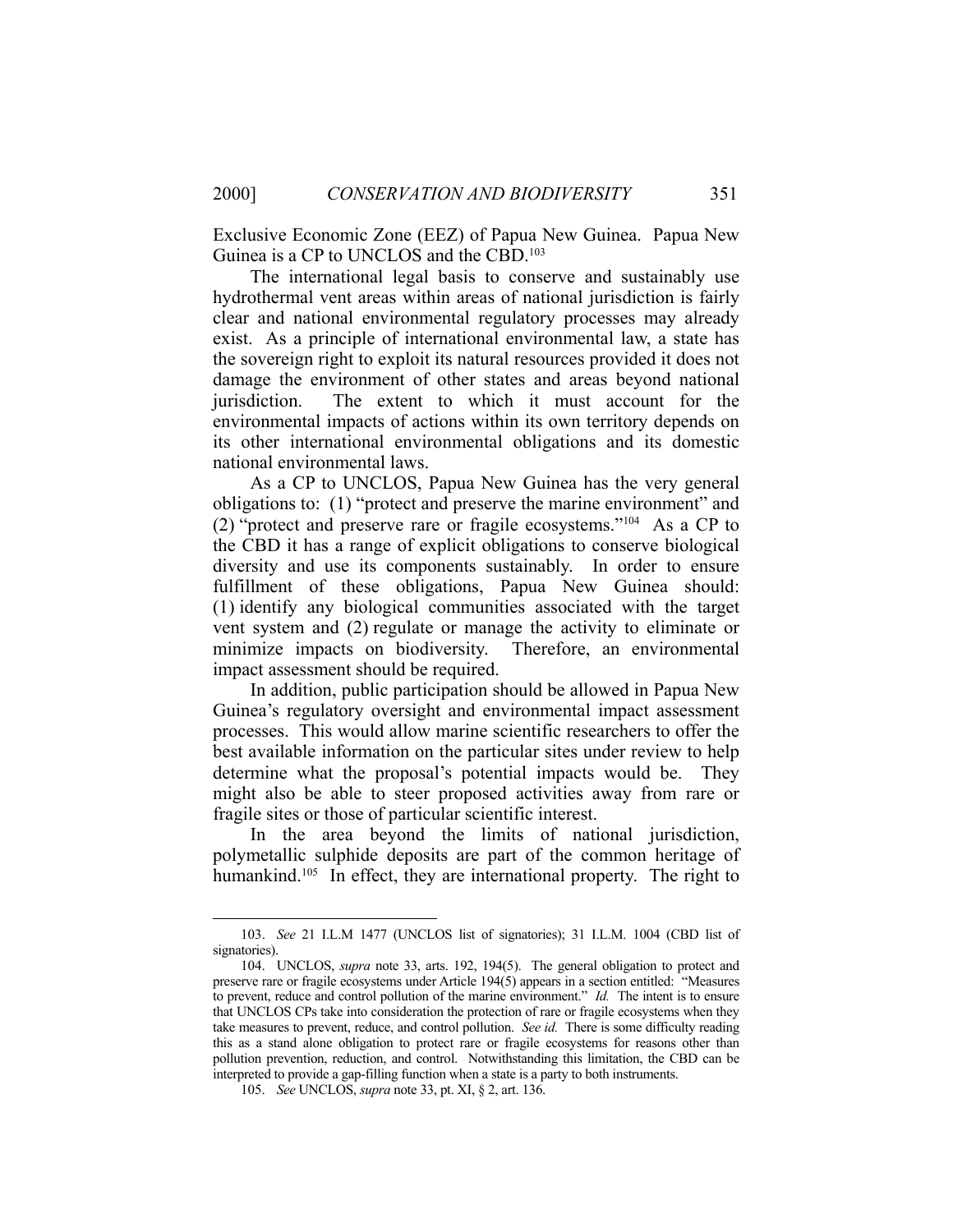explore and exploit them rests solely with the international community.106 Like polymetallic nodules, the deposits are not currently economically exploitable. They are very expensive to recover and process. As a result, it is unclear when such mining will actually occur.

 Pursuant to UNCLOS, the International Seabed Authority (ISA) needs to develop a mining code for sulphide deposits before any mining takes place. In 1998, the Russian delegation to the ISA brought an initiative to establish this code.<sup>107</sup> Unfortunately, it is still too early to determine the scope of the code. It will likely be modeled after the draft code for manganese nodule mining that the ISA has been working on for a number of years.

 The forthcoming ISA polymetallic sulphide deposits code should include strong environmental impact assessment procedures. These procedures are not well developed in the draft nodule code. This would help to fulfill the stipulation in UNCLOS that the codes protect and conserve the area's natural resources and prevent damage to the flora and fauna of the marine environment.<sup>108</sup> The intergovernmental process to develop such a code would surely benefit from and could be influenced by available marine scientific research.

#### *B. Marine Scientific Research*

 The most immediate threat to hydrothermal vent systems and their associated biological communities is marine scientific research. As a "use," marine scientific research needs to be sustainable just like any other natural resource-based activity.

The CBD defines "sustainable use" as using the "components of biological diversity in a way and at a rate that does not lead to the long term decline of biological diversity, thereby maintaining its potential to meet the needs and aspirations of future generations."109 This definition recognizes that biological diversity conservation cannot be separated from the sustainable use of its components: genomes, populations of species, and ecosystems. In other words, to conserve biological diversity, its tangible manifestations must be conserved and sustainably used.<sup>110</sup>

 <sup>106.</sup> *See id.* pt. XI, § 2, art. 137.

 <sup>107.</sup> *See Oceans and the Law of the Sea: Report by the Secretary-General*, U.N. GAOR, 53rd Sess., Agenda Item 38(a), at 8, U.N. Doc. A/53/456 (1998).

 <sup>108.</sup> *See* UNCLOS, *supra* note 33, art. 145(b).

 <sup>109.</sup> CBD, *supra* note 1, art. 2.

 <sup>110.</sup> *See* GLOWKA ET AL., A GUIDE TO THE CONVENTION ON BIOLOGICAL DIVERSITY, *supra* note 10.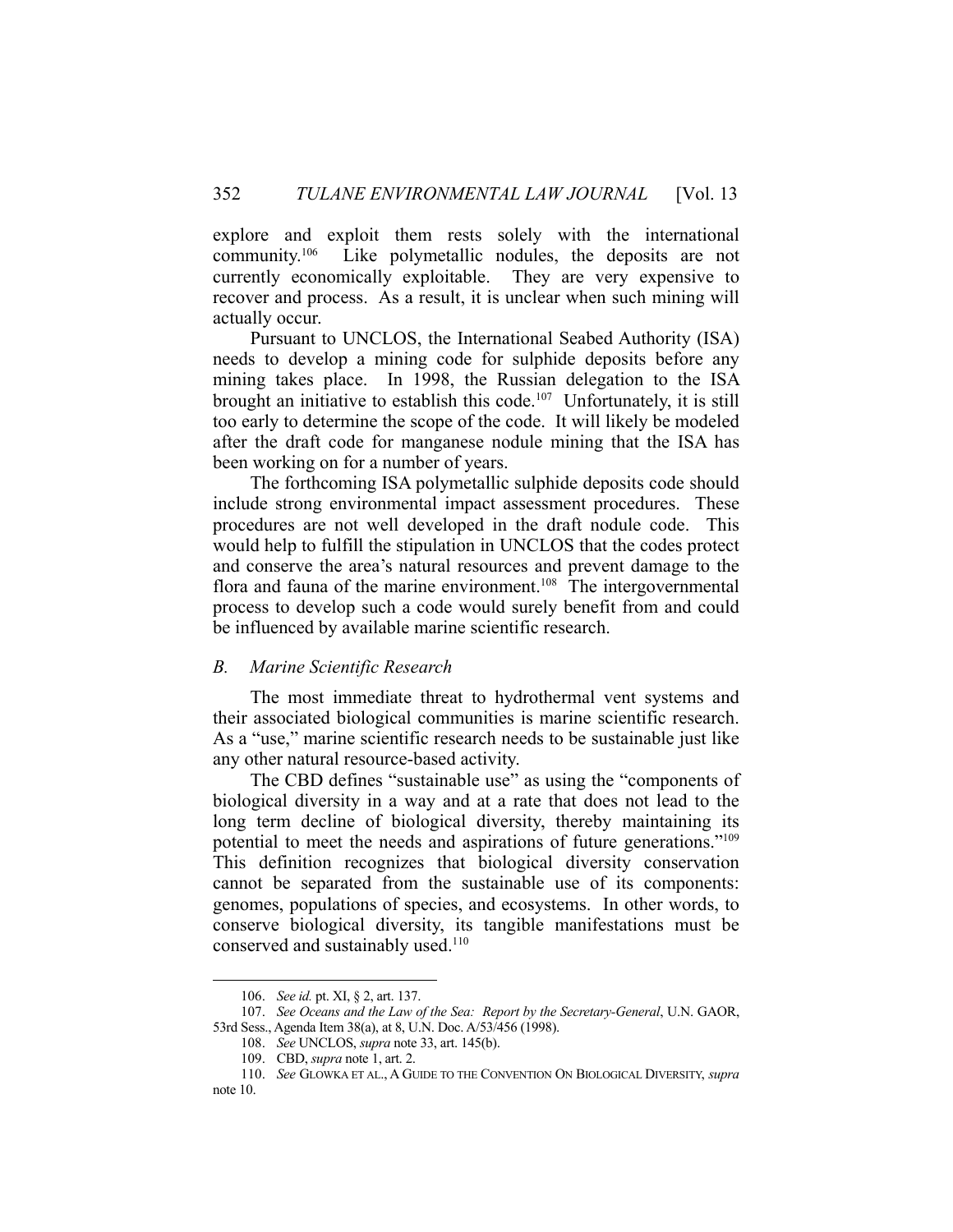Commentators have noted that one aspect of the threat posed by marine scientific research originates from a shift in research priorities from exploration and discovery to those emphasizing temporal processes.111 Consequently, the "concentration of sampling, observation and instrumentation at a small number of well known hydrothermal sites" has led to the discovery "that certain activities are incompatible, and that even more cooperation and coordination will be required to resolve potential conflict."<sup>112</sup>

 The main problem is a conflict between observational monitoring activities that depend upon an undisturbed state and those activities that involve manipulating or collecting biological or geological samples from a particular area. Commentators have asserted that "disturbance by researchers can have a substantial impact on vent systems" and that "anthropogenic changes in distribution and occurrence of vent fluid flows and of associated vent communities have been well documented at vents along the East Pacific Rise, on the Juan de Fuca Ridge and at the TAG field on the Mid-Atlantic Ridge."<sup>113</sup>

 In areas of national jurisdiction, managing physical access to sites of scientific interest or of importance for biodiversity conservation may be a viable solution. At a minimum, the overseeing agency for marine scientific research within a coastal state's EEZ and on the continental shelf could provide a screening or clearing-house type function.

 When a permit application to undertake research is first submitted, the agency could identify potential conflicts and make prospective researchers aware of them before they occur. If the state is particularly advanced, granting permission to undertake activities in an area might be informed by a management plan and an environmental impact assessment, particularly if the hydrothermal vent area has already been established as a protected area. This seems to be the approach that Canada will ultimately take with regard to the Endeavour Hot Vents site, a designated "pilot marine protected area" located on the Juan de Fuca Ridge within Canada's EEZ.<sup>114</sup>

 <sup>111.</sup> *See* Lauren Mullineaux et al., *Deep-sea Sanctuaries at Hydrothermal Vents: A Position Paper*, INTERRIDGE NEWS, Apr. 1998, at 15-16

 <sup>112.</sup> *Id.*

 <sup>113.</sup> *Id.* 

 <sup>114.</sup> *See* Canadian Ministry of Fisheries and Oceans, *Minister of Fisheries and Oceans Announces Two Offshore Pilot Marine Protected Areas* (visited June 10, 2000) <http://www. oceansconservation.com/mpa/docs/dec8.htm>.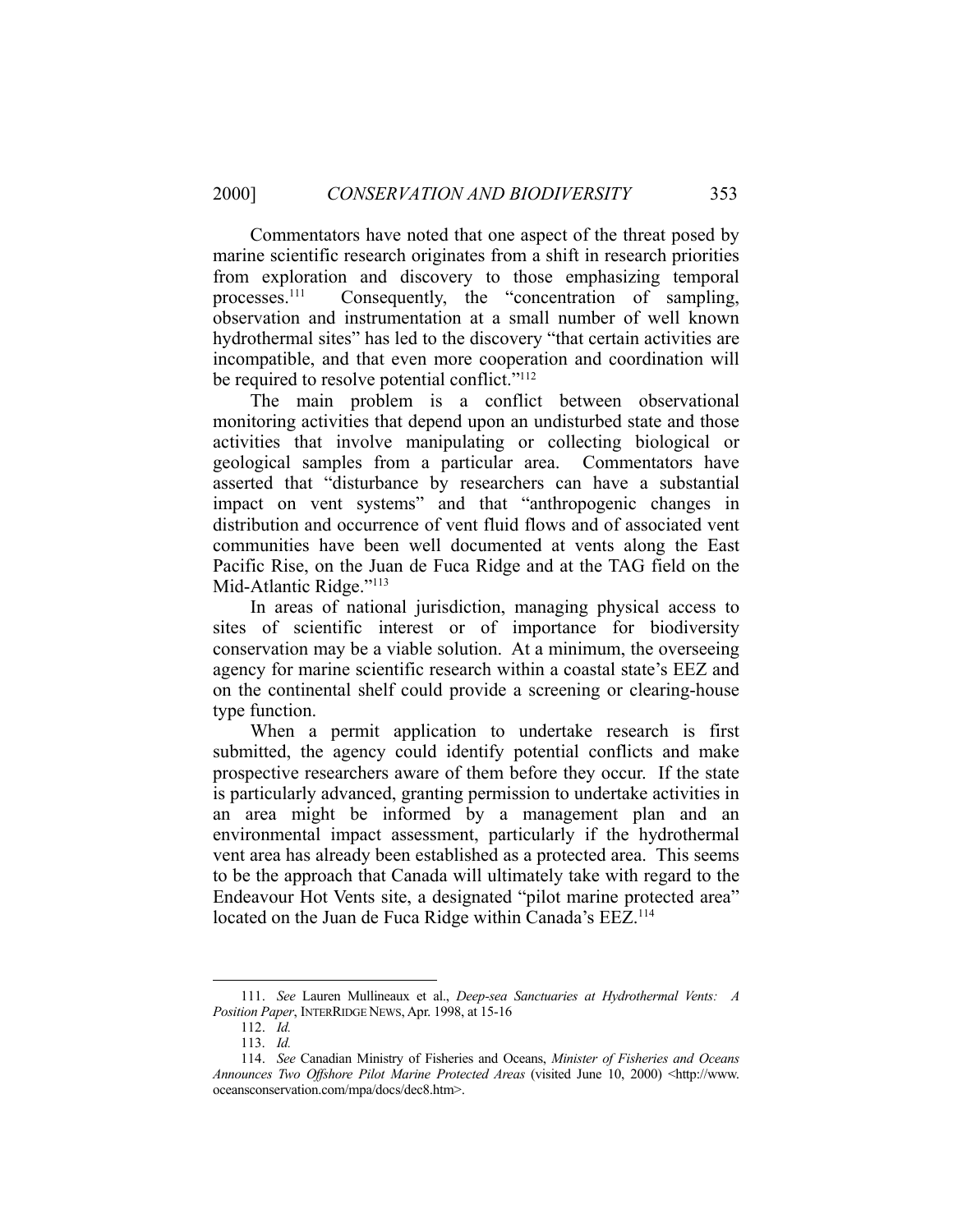Canada has not ratified UNCLOS and thus is not a CP that must implement the treaty's obligations. The Endeavour proposal would be a step towards implementing the spirit of the UNCLOS provisions to protect and preserve the marine environment and to protect rare and fragile ecosystems. It would also be a step towards implementing the various conservation obligations Canada has accepted as a CP to the CBD.

 In this or other areas, zoning a vent system according to the UNESCO Biosphere Reserve approach could be envisioned. Although currently this approach is limited to terrestrial use, UNESCO is exploring how the concept can be applied to marine areas.<sup>115</sup>

 Zoning entails delineating an area into zones to be managed to achieve particular objectives. These objectives might include: (1) a core area or areas devoted to strict protection where the possibility might exist for non-invasive observational research, (2) a delineated buffer zone where only research and other activities compatible with specified objectives could take place and, possibly, (3) a transition zone where more invasive activities such as seabed mining could take place.

 Such an approach would certainly be in keeping with the general UNCLOS provisions on protecting and preserving the marine environment and protecting fragile or unique ecosystems. Proper zoning would also support the CBD objectives to conserve biodiversity and sustainably use its components by identifying and managing threats to biodiversity and creating protected areas.<sup>116</sup>

 As one might imagine, the situation is considerably less structured in areas beyond the limits of national jurisdiction. At this time there is no agency with a mandate to oversee marine scientific research activities or biological resources on the seabed.

 The ISA's mandate is limited to the seabed's mineral resources.117 ISA addresses marine scientific research and the seabed's biological communities only when seabed mining is involved.118 Without (1) direct measures taken by researching states to regulate the conduct of their marine scientific researchers in the area, (2) a new international treaty, or (3) voluntary oversight by the

<u>.</u>

 <sup>115.</sup> UNESCO's official website is located at <www.unseco.org.>. *See also* Personal Communication with Mirielle Jardin, UNESCO Man and Biosphere Programme, Paris (Mar. 30, 2000).

 <sup>116.</sup> *See* CBD, *supra* note 1, arts. 7(c), 8(a), (*l*).

 <sup>117.</sup> *See* UNCLOS, *supra* note 33, Annex III.

 <sup>118.</sup> *See id.*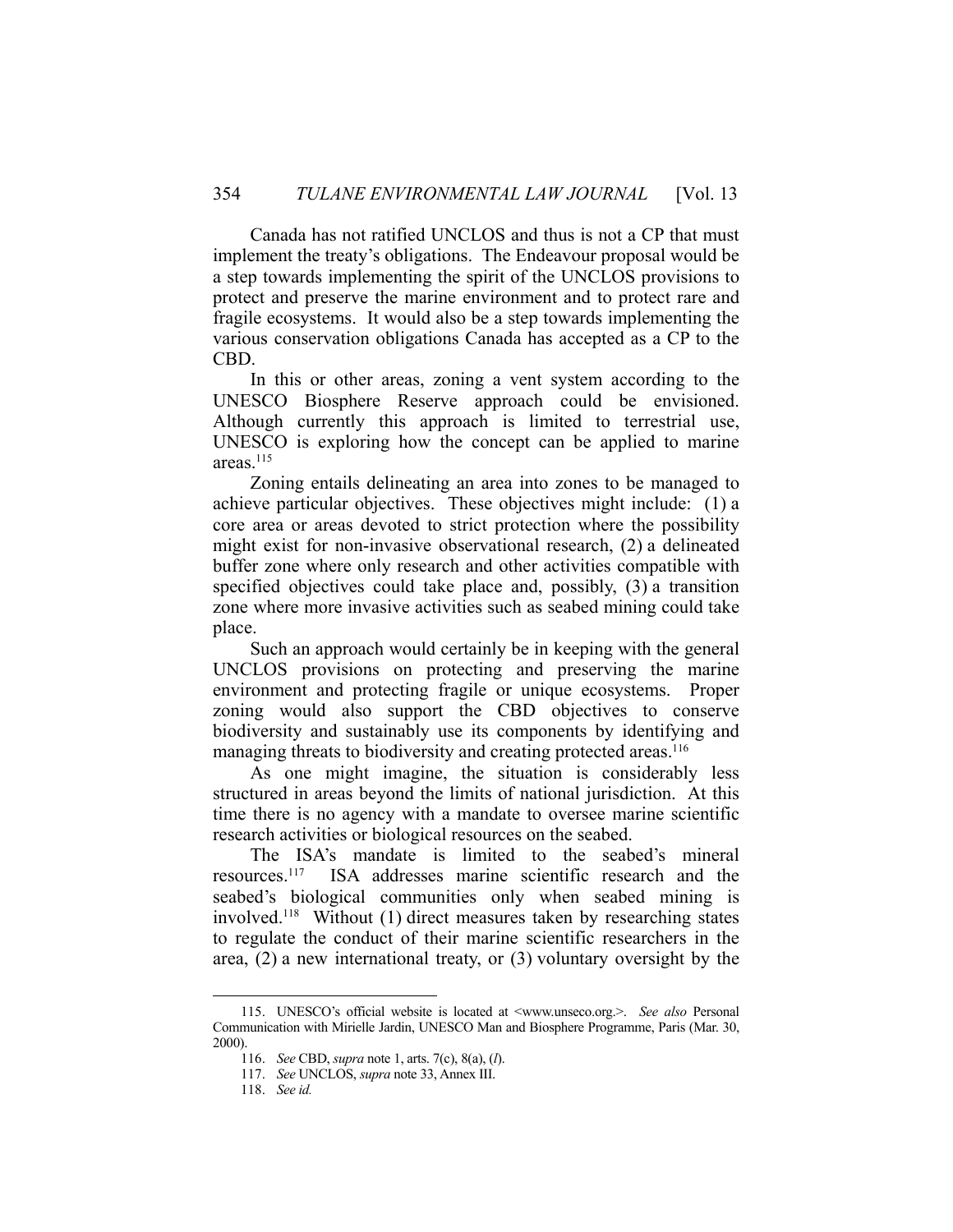scientific community itself, there is very little that UNCLOS or the CBD can directly offer at present to minimize the potential use conflicts and threats that marine scientific research may pose to a hydrothermal system. Although a new international treaty is unlikely, direct measures by an individual or a group of researching states are possible, especially pursuant treaty obligations under UNCLOS and the CBD.

 The outstanding problem is motivating states to act in the first place. A related problem may involve coordinating and harmonizing disparate approaches states may take if they act individually. Both issues could be taken up by UNESCO's Intergovernmental Oceanographic Commission (IOC) whose mandate, among other things, includes marine scientific research. Intergovernmental processes, however, tend to be time consuming and slow.

 Voluntary approaches, such as self-policing, initiated by marine scientific researchers may be the most expeditious way to minimize the conflicts and environmental impacts marine scientific research activities may pose. While such voluntary actions have been proposed,<sup>119</sup> coordination and collaboration between marine scientific researchers would be required for success. A coordinating body, such as a consortium of developed and developing states undertaking research on hydrothermal vents, would be needed.<sup>120</sup>

 A step towards voluntary action is already being taken as a result of a 1995 recommendation by the InterRidge Biological Studies *Ad Hoc* Committee to demarcate "seabed sanctuaries."<sup>121</sup> This was subsequently elaborated further in a position paper, which proposed a "research reserve system ... regulated entirely by consensus."<sup>122</sup> It was proposed that InterRidge would disseminate information and summarize controversies.<sup>123</sup> Researchers would be encouraged to devote dive time to explore new sites to alleviate collecting pressure at the most popular sites. Thus far, two sites in the area have been proposed, one on the East Pacific Rise, the other on the Mid-Atlantic Ridge.

 Without state action, voluntary actions by marine researchers would support the spirit of UNCLOS since it applies to marine

 <sup>119</sup>*. See* Mullineaux et al., *supra* note 111, at 15-16.

 <sup>120.</sup> InterRidge is an example of such a consortium. *See* (visited June 10, 2000) <www.lgs.jussieu.fr>.

 <sup>121.</sup> *See* Daniel Desbruyeres et al., *Biological Studies Ad Hoc Committee Workshop Summary* (visited June 10, 2000) <http://www.lgs.jussieu.fr/~intridge/ws-bio95.htm>.

 <sup>122.</sup> Mullineaux et al., *supra* note 111, at 15-16.

 <sup>123.</sup> *See id.*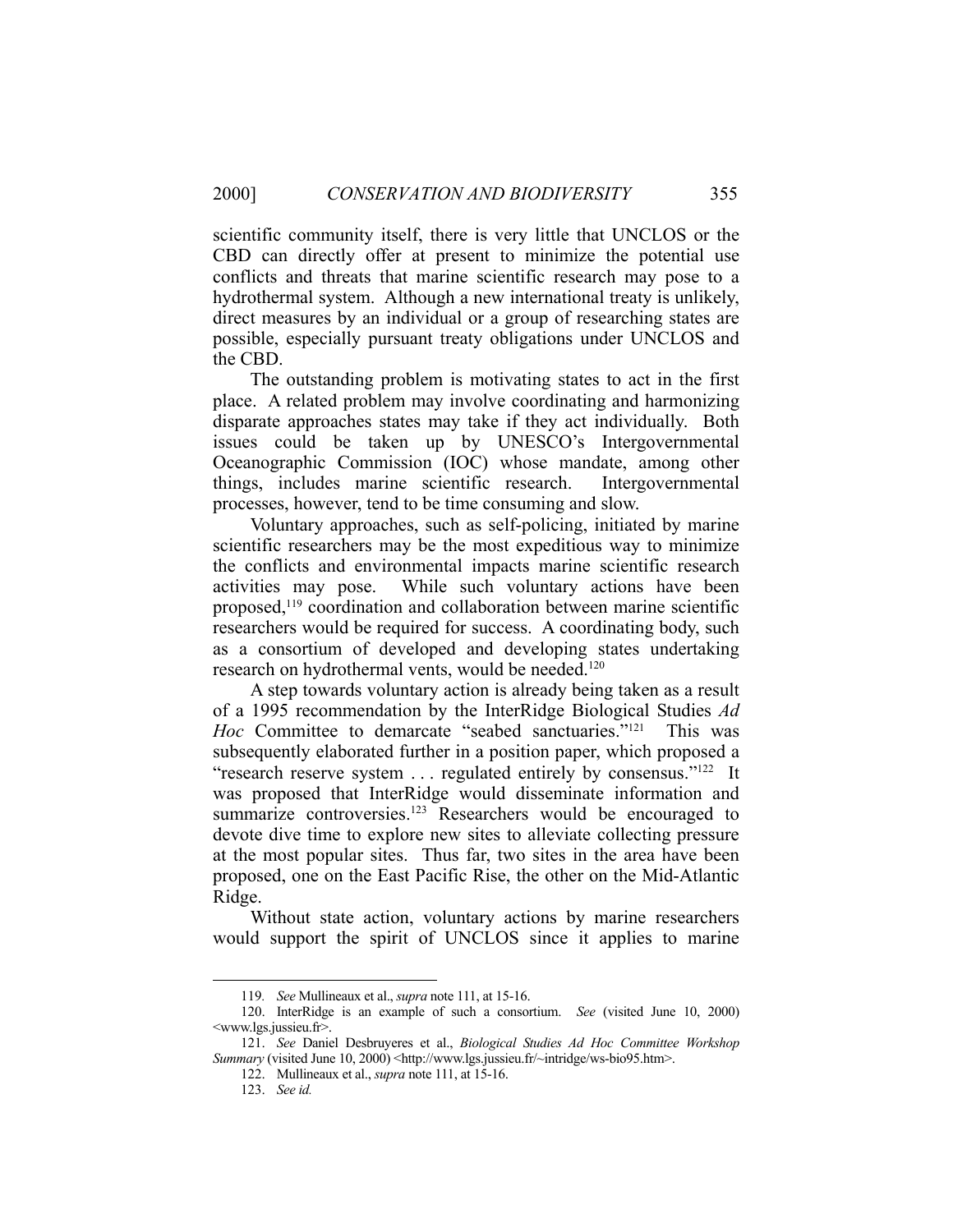scientific research beyond the areas of national jurisdiction. The legal status of marine scientific research is determined by where the research takes place when the research is undertaken beyond the limits of any national jurisdiction.

 On the high seas and in the Area, all states and competent international organizations have the right to conduct marine scientific research.124 Unlike the high seas, all marine scientific research within the area "shall be carried out . . . for the benefit of [hu]mankind as a whole ...."<sup>125</sup> Unfortunately, UNCLOS defines neither "marine scientific research" nor "benefit of [hu]mankind as a whole."

 Arguably, the scientific community's voluntary actions would contribute to the conservation and sustainable use of hydrothermal vents and their associated biodiversity, thereby benefiting humankind as a whole. This also would support the spirit of the CBD's international cooperation provisions and its declaration that biodiversity conservation is a "common concern of humankind."<sup>126</sup>

 With any voluntary system the participants must know the principles upon which it is based. In lieu of regulatory oversight, the scientific community could undertake to develop a professional code of conduct for activities involving hydrothermal vents to guide researchers. The code could provide a reference point against which they could judge their own conduct and the conduct of their peers.

 Furthermore, the ultimate success of any voluntary system or instrument, such as a professional code of conduct, is intimately related to the process by which it is developed. It is a wellestablished principle in modern conservation circles that the key stakeholders must be involved in any process whose result may have an impact upon their activities.

 Incentives may need to be provided to encourage compliance. For example, national funding institutions could agree to conditionally grant money upon the demonstrable application of the code of conduct by the grantee. Peer pressure may also play a role in the ultimate success of any voluntary system. To fully ensure the codes' application, and to give it added weight, it may need to be solidified further by an intergovernmental body such as the UNESCO IOC. This would ensure oversight of its implementation at the global level and may encourage its voluntary application by states.

 <sup>124.</sup> *See* UNCLOS, *supra* note 33, art. 256.

 <sup>125.</sup> *Id.* art. 143(1).

 <sup>126.</sup> CBD, *supra* note 1, pmbl., para. 3.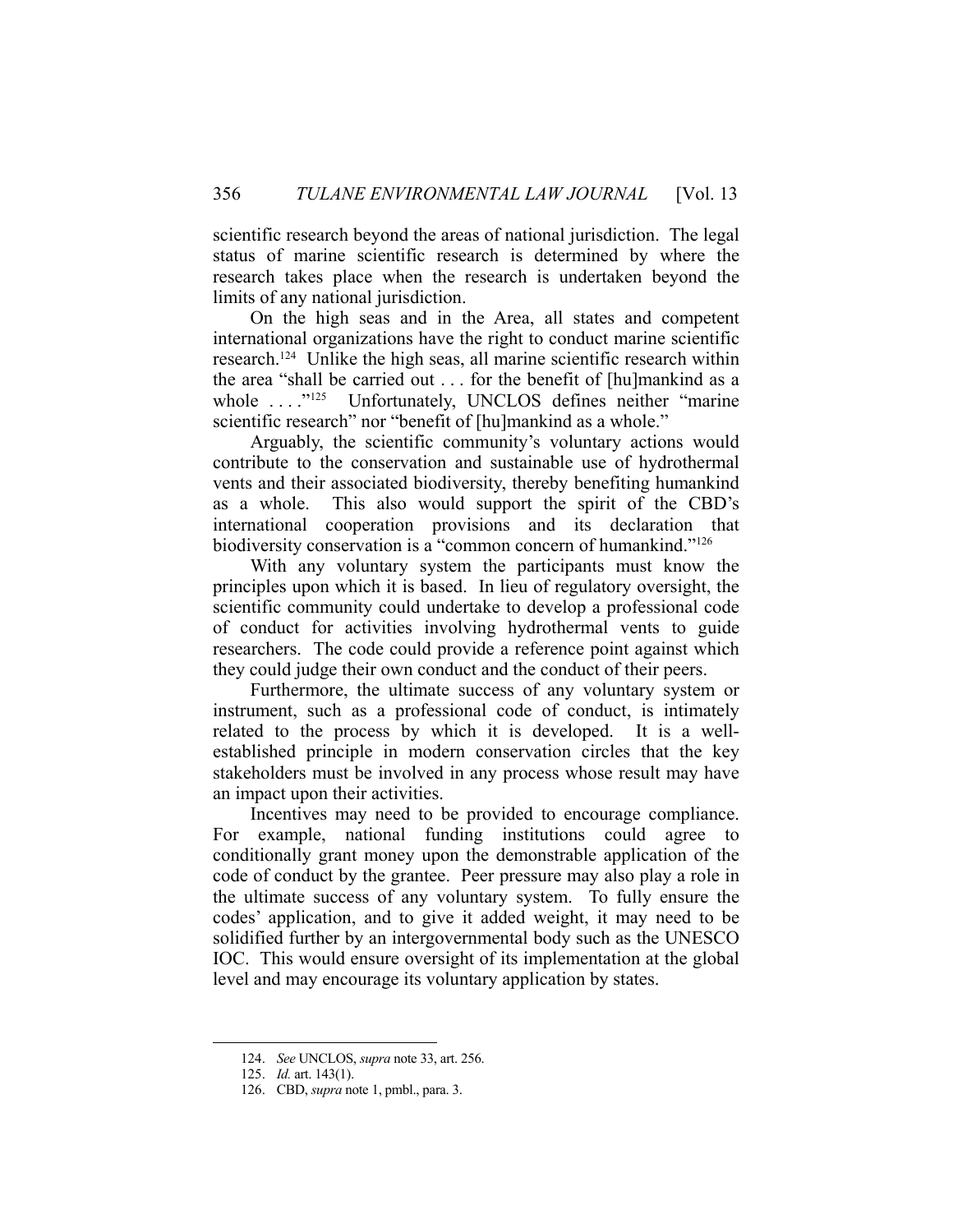## *C. Biological Sampling*

 Biological sampling of macro- and microorganisms is a primary goal of many marine scientific research activities both within and beyond the limits of national jurisdiction. Depending on the circumstances, sampling activities may put pressure on hydrothermal biological communities causing adverse impacts. Consequently, sampling may not be sustainable, especially for sampling involving invertebrates.

 Direct impacts associated with sampling a limited population of organisms are clearly possible. Possible indirect impacts are less discernable. For example, sampling in unique environments may be an unsustainable use absent precautions to minimize the introduction of alien species from one site to another.

 For such reasons, in areas of national jurisdiction, there are clear intersections between these activities, the UNCLOS provision on rare and fragile ecosystems previously described, and the CBD's sustainable use provisions.

 As with seabed mining, a CBD CP is to identify actual or potential threats to biodiversity, and thereafter regulate or manage them to minimize those threats.<sup>127</sup> A complementary provision requires the coastal state to adopt measures relating to the use of biological resources to avoid or minimize adverse impacts on biological diversity.128 Intersections with environmental impact assessment are apparent.<sup>129</sup> Finally, a CP is required to regulate and manage the collection of biological resources from natural habitats for ex-situ conservation purposes so as not to threaten ecosystems and insitu populations of species.<sup>130</sup>

 Beyond national jurisdiction, the situation is similar to that for general marine scientific research. Under UNCLOS, unsustainable collecting for research purposes could be interpreted as inconsistent with the requirement that marine scientific research is to be undertaken for the benefit of humankind as a whole. As suggested above, voluntary action by the marine scientific research community could suffice in the absence of a new treaty or until other state action takes place.

 In 1995, the InterRidge Biological Studies *Ad Hoc* Committee recommended that the Member States of InterRidge establish a

<u>.</u>

 <sup>127.</sup> *See id.* arts. 7(c), 8(*l*).

 <sup>128.</sup> *See id.* art. 10(b).

 <sup>129.</sup> *See id.* art. 14.

 <sup>130.</sup> *See id.* art. 9(d).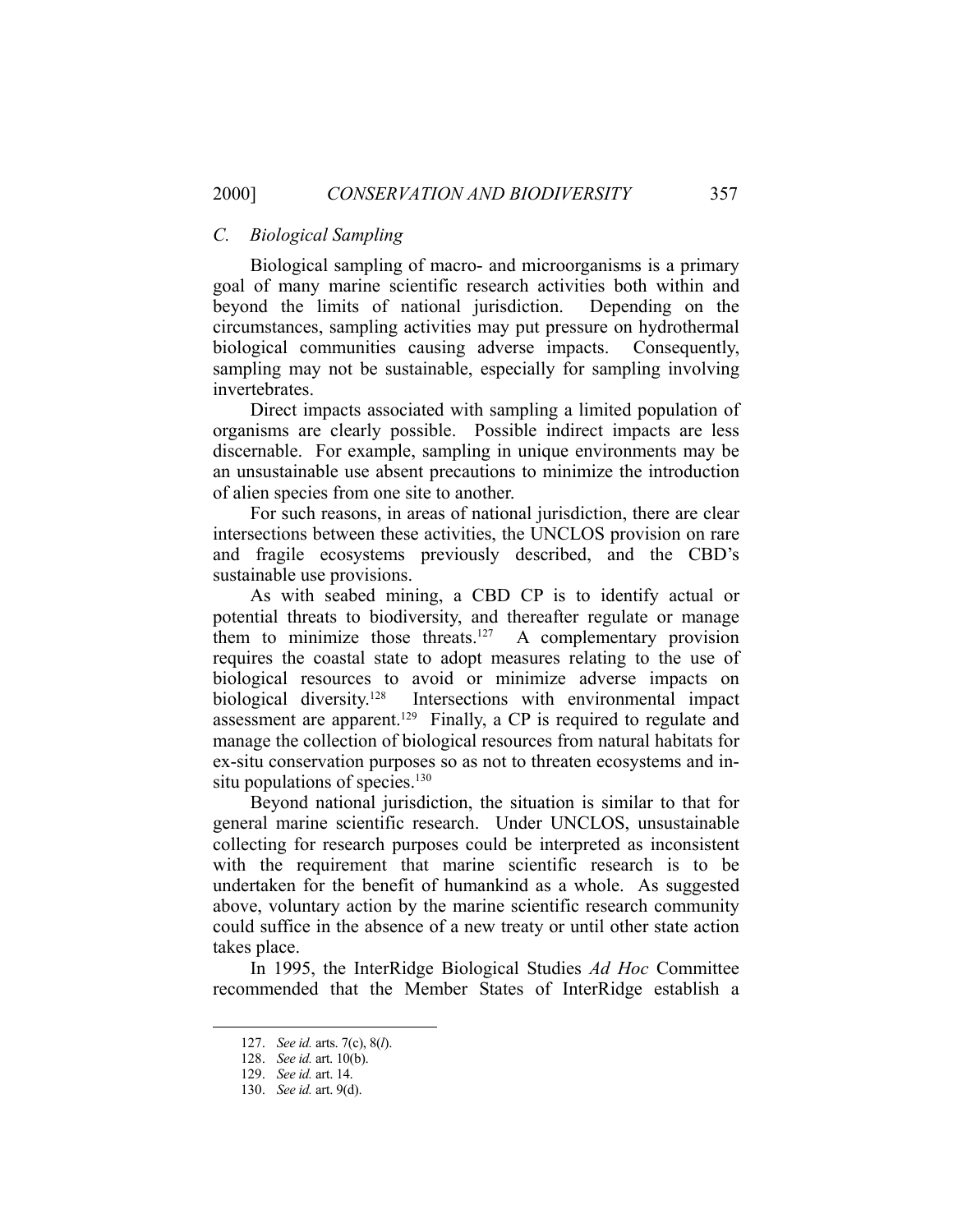voluntary international specimen or sample exchange agreement whose "aim is to avoid duplication of sampling which is costly not only in monetary terms but also in terms of environmental impact."131 The idea was further elaborated by a group of scientists in 1997 at the First International Hydrothermal Vent Biology Symposium in Madeira, Portugal.

 The exchange agreement would augment existing international specimen exchanges. Support would be provided by an internetbased database with information on existing biological samples. In addition, nonbiology research cruises would be provided with "bioboxes" for collecting and preserving biological samples and making them available for exchange.

 The draft agreement has yet to be officially endorsed by InterRidge Member States. National corresponding curators have been asked to draw on its terms and conditions, including its prohibitions on redistributing exchanged samples and using the samples for commercially-oriented research. The initiative would contribute to one aspect of the sustainable use of vent organisms.

#### *D. Bioprospecting*

<u>.</u>

 Marine scientific research activities, particularly those related to biological and geological sampling, are becoming increasingly linked to onshore commercial bioprospecting activities.132 The true extent of marine bioprospecting at hydrothermal vent sites within and beyond areas of national jurisdiction is unknown. These activities probably do not pose an immediate threat to biological communities associated with hydrothermal vents.

 Sustainability may need to be considered where bioprospectors need large quantities of a macro-organism to obtain useful quantities of a secondary metabolite produced by a mutualistic micro-organism. If the secondary metabolite is not readily synthesizable and the microorganism is not culturable, then harvesting the macro-organism at unsustainable levels could threaten both it and the particular ecosystem.133

 <sup>131.</sup> Desbruyeres et al., *supra* note 121.

 <sup>132.</sup> *See* W.J. BROAD, THE UNIVERSE BELOW: DISCOVERING THE SECRETS OF THE DEEP SEA (1997); N. Gross, *Extreme Enzymes: Science is Commercializing Nature's Diehard Proteins*, BUSINESS WK., Apr. 1, 1996.

 <sup>133.</sup> *See* Lyle Glowka, *The Convention on Biological Diversity: Issues of Interest to the Microbial Scientist and Microbial Culture Collections*, *in Culture Collections To Improve The Quality Of Life*, 8 INT'L CONGRESS FOR CULTURE COLLECTIONS 36, 51 (R.A. Sampson et al. eds., 1996).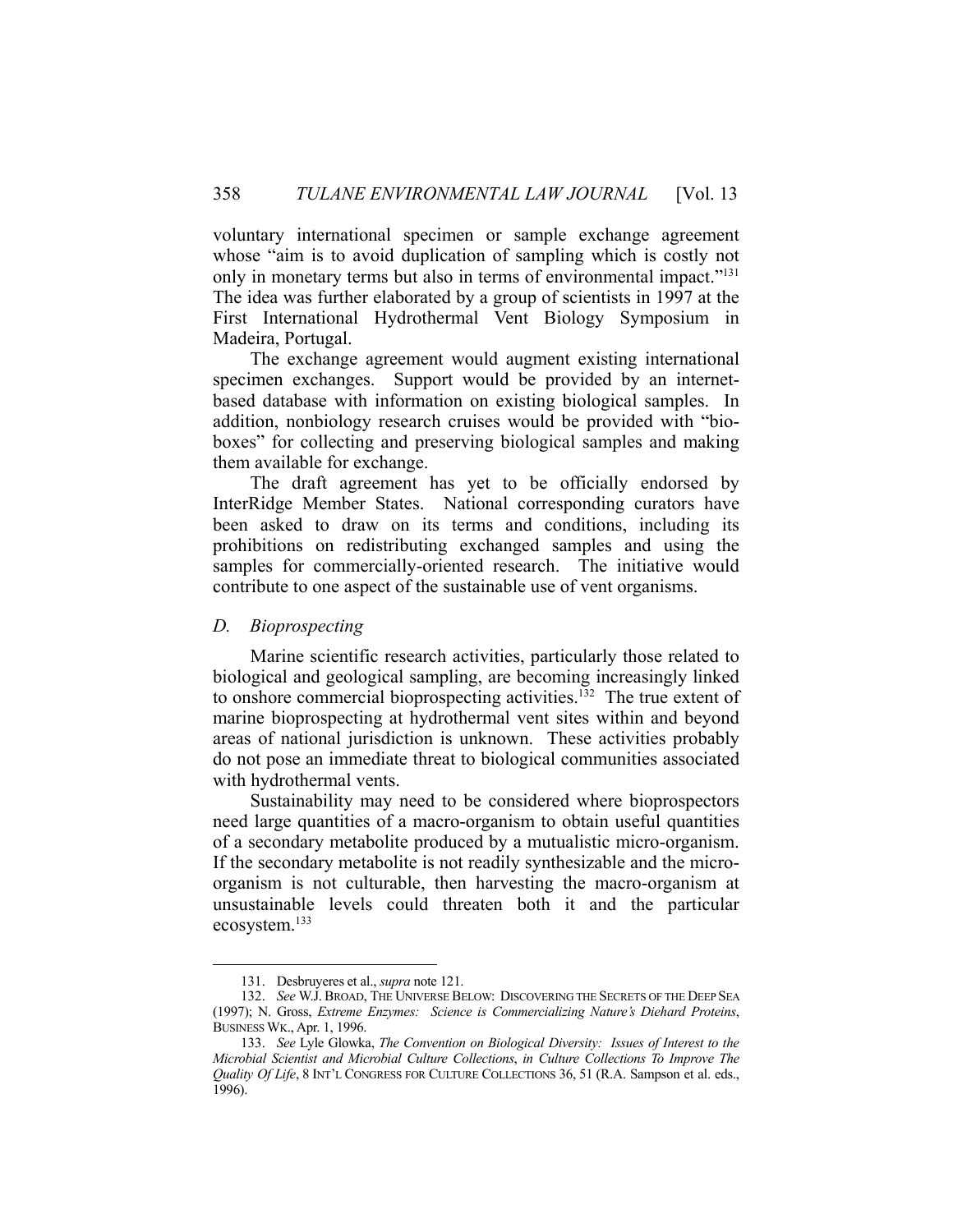Beyond environmental impacts, biological sampling at hydrothermal vents within the limits of national jurisdiction may have implications for marine scientific researchers and bioprospectors. There may be a need to seek PIC and negotiate MATs and ultimately share benefits for the use of genetic resources.

 The CBD's genetic resources provisions only apply to marine areas within the areas of national jurisdiction.134 These provisions require marine scientific researchers and bioprospectors to obtain the government's PIC before accessing the area.135 PIC will be subject to mutually agreed upon terms, including benefit sharing. Similarly, within the limits of national jurisdiction, UNCLOS requires that consent first be acquired for marine scientific research.<sup>136</sup>

 Under UNCLOS, consent is presumed unless the coastal state has reason to be believe the proposed research is "directly significant" to commercial exploration and exploitation of natural resources, whether living or nonliving.<sup>137</sup> Where the marine scientific research is for noncommercial purposes, the researching state is to: (1) ensure the participation of the scientists from the coastal state, (2) provide preliminary reports and final results upon request, (3) provide access to samples and data collected upon request, (4) provide sample and data assessment, and (5) research results upon request; and ensure international availability of the research results.<sup>138</sup>

 Beyond the limits of national jurisdiction, the CBD's provisions on genetic resources access and benefit sharing are not applicable.<sup>139</sup> Nevertheless, the CBD COP has called upon the CBD Secretariat to study the conservation and sustainable use of deep seabed genetic resources in relation to bioprospecting.140 The U.N. Secretary General

<u>.</u>

*Id.* This would "[enable] the [SBSTTA] to address, at future meetings, the scientific, technical and technological issues related to bio-prospecting of genetic resources on the deep seabed." *Id.* As of December 1999, the study has yet to be undertaken. For a general overview of the issue see Lyle Glowka, *Genetic Resources, Marine Scientific Research and the International Seabed Area*, *in* 8 REVIEW OF EUROPEAN COMMUNITY AND INTERNATIONAL ENVIRONMENTAL LAW 56

 <sup>134.</sup> *See* CBD, *supra* note 1, art. 15.

 <sup>135.</sup> *See id.* 

 <sup>136.</sup> *See* UNCLOS, *supra* note 33, art. 246(2).

 <sup>137.</sup> *See id.* arts. 246(3), (5)(a).

 <sup>138.</sup> *See id.* art. 249.

 <sup>139.</sup> *See* CBD, *supra* note 1, art. 4(a).

 <sup>140.</sup> *See Report of the Second Meeting of the COP*, *supra* note 42, at 60, para. 12. In 1995, the CBD COP directed the CBD Secretariat as follows:

<sup>[</sup>I]n consultation with the United Nations Office for Ocean Affairs and the Law of the Sea, . . . undertake a study of the relationship between the Convention on Biological Diversity and the United Nations Convention on the Law of the Sea with regard to the conservation and sustainable use of genetic resources on the deep seabed.